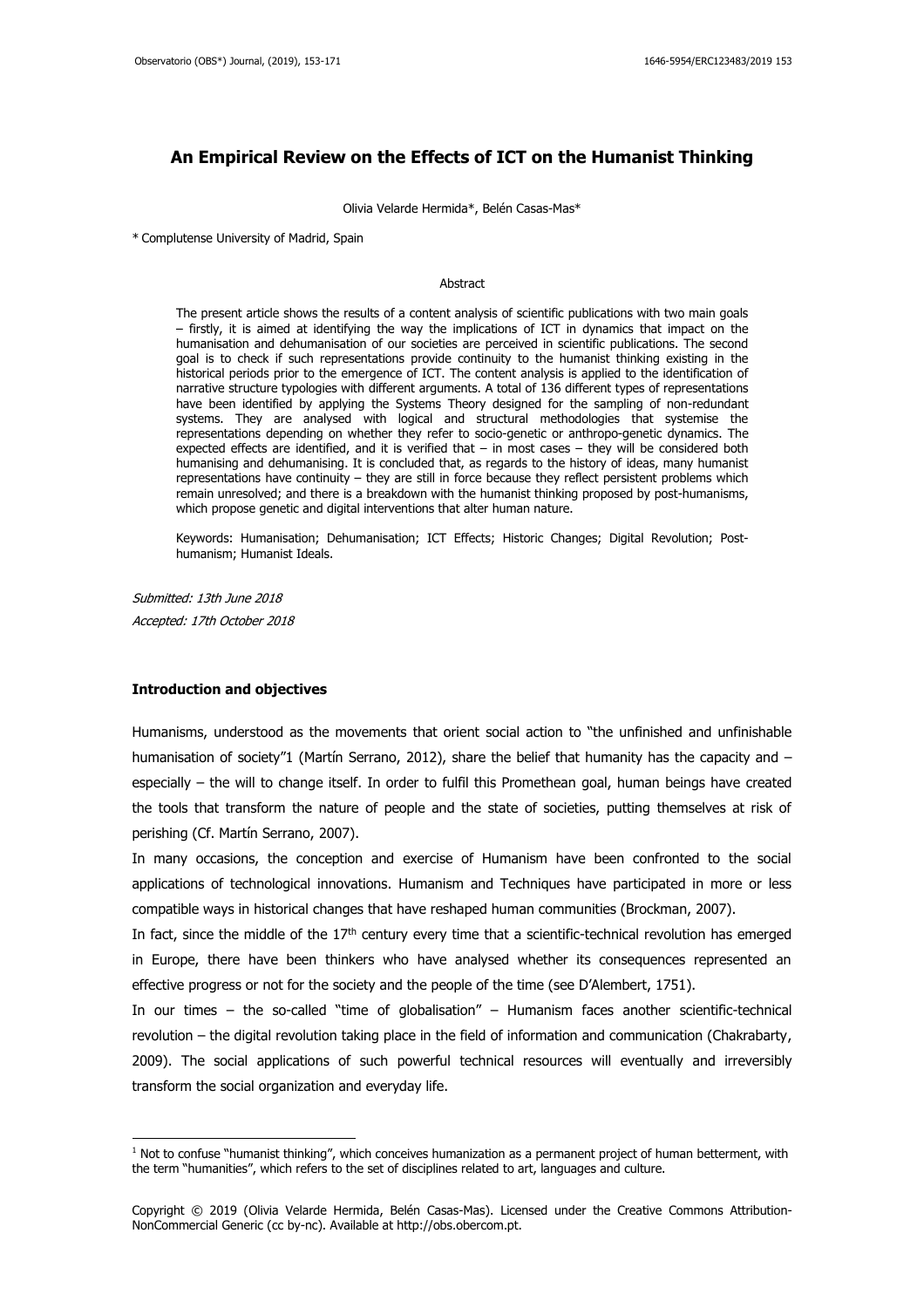It is necessary to stress the two sides that characterise the social uses of technologies and their advantages – uses that humanise us because they make us more creative and freer; and other uses that humanise us because they strengthen the control and power of certain individuals and groups over others (Molinuevo 2004).

With this background, a study has been designed and performed bearing in mind a prospective and a retrospective objective. These goals; which are historically, in the perspective of social changes, and theoretically, in the perspective of the transformation of ideas, related in the studies on humanisation / dehumanisation:

Prospectively: a content analysis has been conducted to identify a repertoire of representations that are described in the scientific publications. Such representations refer to the way in which social uses of ICT are producing irreversible effects in the organisation and functioning of societies; in particular, when these macro-sociological effects impact on humanisation or dehumanisation.

Retrospectively: it is checked the continuity or rupture between such current ideas, related to the humanising and dehumanising effects of ICT contained in scientific publications and the ideas inherited from the humanist thinking from other historical stages in which techniques and technologies have influenced macro-sociological changes because the analysis of the humanistic dimensions of ICT continues and updates a line of study existing since the first scientific-technical revolutions (Brockman, 2007).

The sources from which these retrospective data have been obtained are referenced in the context of the corresponding analyses.

In the present study, the changes generated by ICT with macro-sociological effects are taken into consideration. The texts that merely describe the impact of such technologies at a micro-sociological level are not relevant. For instance, there is extensive bibliography on the transformation of teaching since the advent of the Internet. Generally, these texts are not relevant, since they focus on the pedagogical use of these networks.

The publications considered in search of representations that may be part of the corpus of the study include texts in which the following references are related:

- a) The emergence, use or application of any ICT
- b) The incidence of a) over any change in societies or individuals.

c) The implication of a) and b) with historical advances or setbacks reflected in the humanising and dehumanising dynamics.

#### **Analysis / Methodology**

According to the objectives of this study, the universe of this research consists of all types of representations contained in scientific publications, the arguments of which are different among themselves and only for the representations that are different among themselves.

Thus, 136 different typologies have been identified  $-$  a number that represents quite a considerable repertoire considering the fact that they refer to certain specific macro-sociological transformations referred to humanization and dehumanization in this case. Since this is a typological study, each typology is included in the corpus once, as redundant representations are eliminated. Therefore, this figure is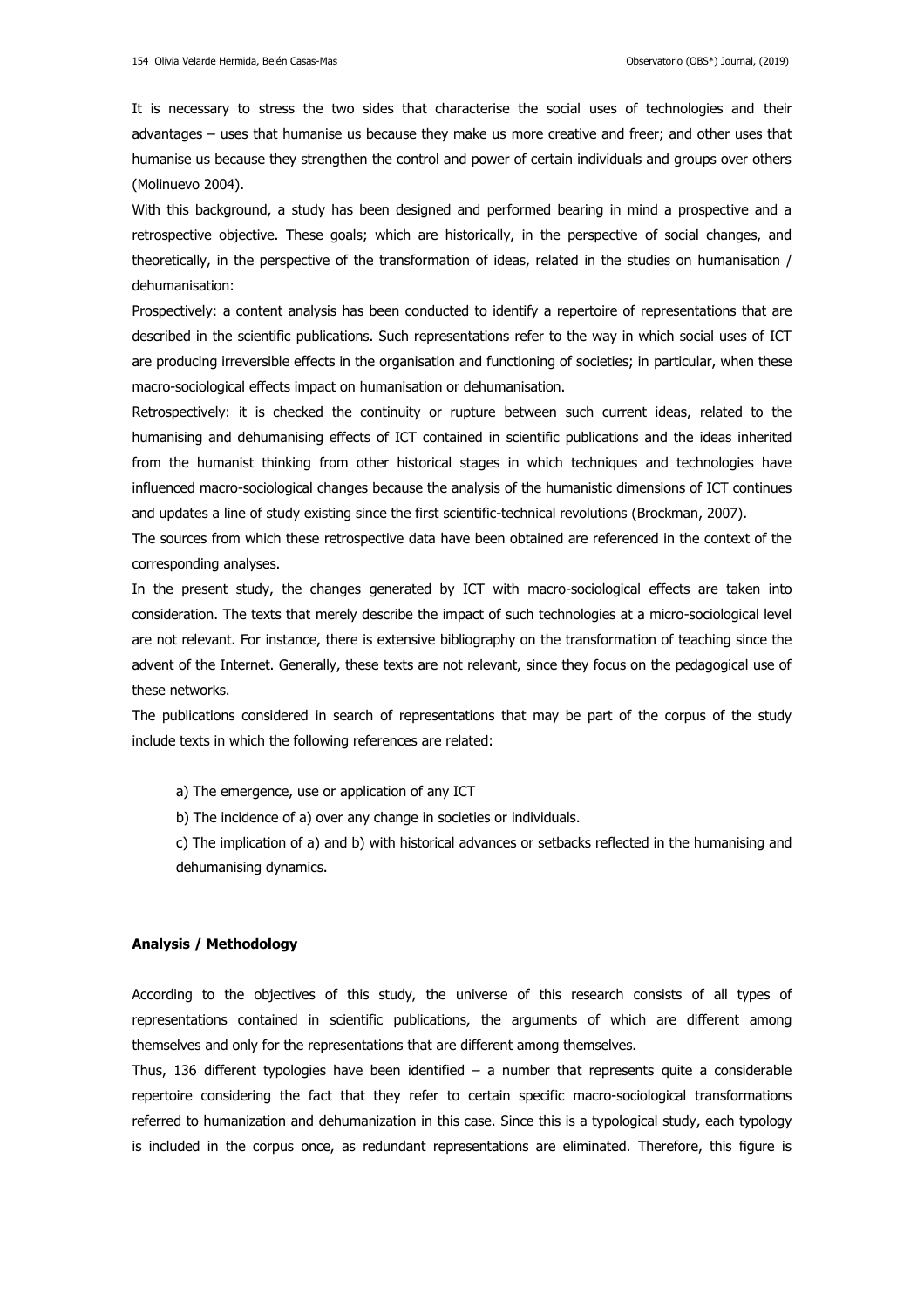neither interpreted nor analysed as a statistical sample of the publications. In other words, this is not a quantitative study of the universe of scientific publications addressing these representation. This would be a subsequent study that is not intended now. This objective establishes the methodologies used in the research that supports this study (Cf. Velarde & Bernete, 2016).

#### **The content analysis applied to the identification of representation typologies**

Typologies studies may be addressed in different manners. For instance, by means of qualitative techniques, when the representations are obtained from interviews with informants; or through analyses of narrative structures, when the information is obtained from texts, as in this case. The studies of typologies based on narrative structures represent a modality of content analysis that is structural by definition. As it is known, in order to establish the significance and validity of the results of structural studies, the criteria used in systems analyses are applied. (Cf. Martín Serrano, 2007). These systemic controls are different from the statistical significance and validity controls used when working with sets that do not operate as systems – such as representative random samples. In particular, we refer to completeness, which requires that the analysis units are structures - in this case, texts are analysed as complete arguments; correspondence, which requires that structures are identically formed – in this case, the representations contained in the texts are described following the same argumentative pattern; and, finally, the calculation of *systems implementations*, which is achieved when high redundancy levels are reached in the search of structures – in this case, representations typologies. (Cf. Martín, 2007, pp. 292- 296).

The techniques for the typological analysis of content include the logical analyses used and described below. Please find the reference at (Velarde & Bernete, 2017). Among other recent studies based on the application of the same program of logical analysis, limiting the reference to the scope of this article, it is worth selecting the following on the grounds of the various range of topics addressed: (Franco, 2012; Ballesteros, 2012; Serrano, 2012; Bernete & López, 2015; Cadilla, 2017; Casas-Mas, 2017).

#### **Drawing up the study corpus based on logical methodologies**

In scientific articles there might be relevant arguments expressed in a single paragraph or explained in several pages. Likewise, arguments may be articulated in a precise order or with no apparent order.

In order to save this narrative diversity in which the ideas we analyse are presented, they have been transcribed by using logical methodologies of content analysis. The texts describing any social change deriving from an ICT with impact in humanisation / dehumanisation were transcribed according to a logically structured single model. The arguments transcribed by means of this procedure faithfully respect the content – or sense – of the argument in its textual context, regardless of how it was expressed by its author. These arguments constitute the corpus of this study and follow the next structure:

<There is a technology (T) that is being applied in a specific form (F). As a consequence of this use there is an effect (E). The application of this technology (F of T) may influence in certain humanisation (H) or dehumanisation (D) dynamics. >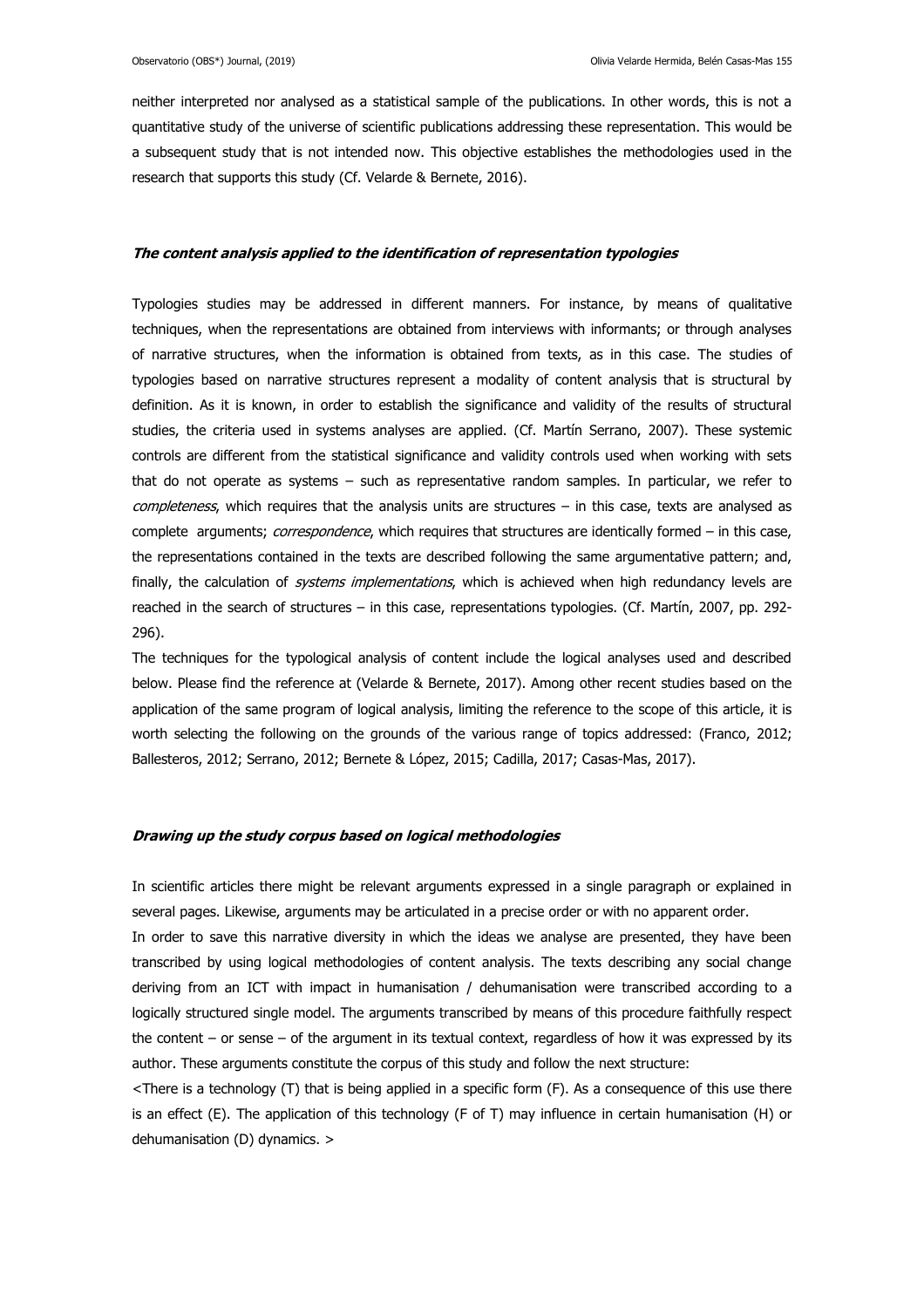Arguments consist of propositions – or reasonings – that are interrelated by linguistic expressions acting as links<sup>2</sup> . The following example was extracted from our corpus. Propositions are identified with its letter and each link is underlined:

"The Internet (T) is used to connect people from different communities that did not have contact (F); this use fosters understanding between communities with different cultures (E); which will possibly lead humanity to see itself as one single global community (H)".

In this way, it is possible to guarantee that the arguments that are part of the corpus include solely and exclusively the argumentation components. Besides, it is also guaranteed that arguments are described with the same narrative structure. As stated before, these requirements provide completeness and correspondence of the arguments, as requested by content systemic analyses.

#### **Sample selection**

As mentioned above, the criterion that defines the selection of a sample – which is used to identify typologies – is that all arguments registered are different from each other. But there are repeating arguments. The selection process is the following: when a text with arguments differing from the rest is identified, it is incorporated in the corpus. This means that, from that moment, the representations including the same argument and that may subsequently appear in other texts will not be included in the corpus. In order to avoid the selection of redundant entries, the "snowball search"<sup>3</sup> system was used, which is applied as follows:

The arguments identified in the publications analysed were stored and encoded in a computer application that recognises if they are different or redundant with respect to the data saved. When the publication refers to previous publications in which issues related to the present study are addressed, these publications quoted in the text are also analysed and the new arguments obtained are also electronically registered. This process continues for as long as different arguments are obtained until we get into an endless loop of references. At this time, the analyses of the sources must be multiplied in order to obtain a new representations. In practice, redundancy increases rapidly. This is the time when the *implementation* of the representations systems may be assessed. In this study, the search was considered to be terminated when the likelihood of finding new representations was 4.5% with a confidence level of 95.5%. By the time the search was concluded, up to 70 books, 10 book chapters and 33 scientific journal articles had been analysed. In total, 136 different arguments were recorded.

#### **Analysis results**

-

Let us make the following observation – the descriptions presented below are interpretations made by scientists on the humanist consequences the applications of ICT are having or may eventually have. They

<sup>&</sup>lt;sup>2</sup> Klement (2010); Humberstone (2010); Badesa et al. (1998) are recommended for the application of concepts and the logical operations related to content analysis.

 $3$  The "snowball" methodology is a structural analysis that operates with the inclusions and exclusions existing among elements in order to identify structural redundancies. These are logical models that may be used to generate typologies. Its foundations, logical programs and applications are described in (Martín Serrano, 1974).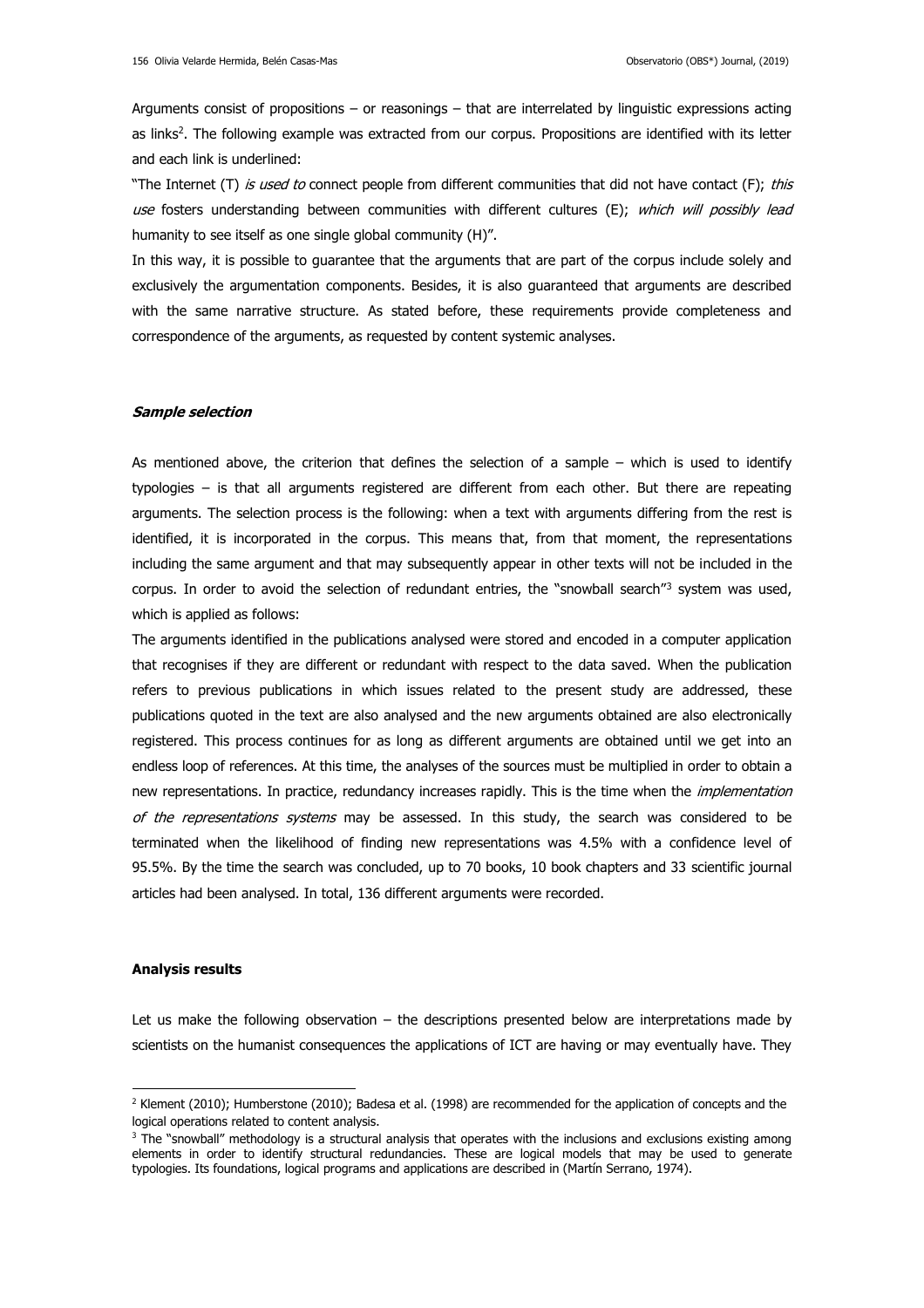may or may not coincide with the effects that are already verifiable. Our intervention in this section consisted of systematically presenting all the arguments without introducing any value judgement.

The applications of ICT referring to the same humanising or dehumanising dynamics, are jointly grouped and analysed. For instance, several representations refer to the transfer or withdrawal of power to or from the civil society as a humanising or dehumanising dynamic. Some arguments present claim, selfmanagement and mobilisation capacities that, thanks to ICT, citizens and their social organisations have acquired; whereas other arguments highlight the power the digital revolution is conferring to Governments over citizens.

It is observed the relation of each dynamic with the previous humanist thinking, detecting continuities or ruptures with the authors that wondered about the role of technical advances in the development or involution of society and its members before the digital revolution, from the middle of the  $17<sup>th</sup>$  century. Whenever possible, the original works have been consulted.

During the analysis, it was noted that humanisation and dehumanisation dynamics may refer to changes in the state of societies or transformations in the nature of human beings. Therefore, this section is divided into two paragraphs: the first one on the role of ICT in the organisation and functioning of society since they affect the life conditions of people (that is to say, in the social genesis); and, the second one, on the role of ICT in the evolving characteristics of the human nature (that is to say, in the anthropogenesis).

#### **Humanisation and dehumanisation dynamics related to the effects of ICT in social genesis**

These dynamics were grouped in six categories as shown below:

A fairer and more supportive society vs. a more unfair and unsupportive society

The new digital devices (T) used as communication media (F) bring to light realities that were hidden or remained unknown before, and that may promote justice and solidarity (E1). But they also transmit violent low-quality contents that promote gratuitous suffering, contempt or injustice (E2). These technologies may contribute, therefore, to make society more tolerant and sympathetic to others' suffering (H) // or more aggressive, insensitive or unsupportive (D).

According to the texts analysed, the presentation of collective misfortunes in networks triggers supportive responses and also endorsements to denounce unfair situations, which remained less known in the past. The capabilities of ICT to show historic breakthroughs that promotes sympathy and affection for others are underlined (for instance, the work of international organisations with the documentaries of the UNISDR – United Nations Officer for Disaster Risk Reduction).

However, other references point out that overexposing this type of content dulls the feeling of solidarity and "devalues suffering" (Chouliaraki, 2013). Trash TV is usually cited as examples. They exploit others' miseries, promote confrontation and spread scorn towards others (for instance, Sampedro, 2003).

The previous humanist thinking had already reflected on the importance of counteracting the irrational values that dehumanise. Since the appearance of L'Encyclopédie raisonée des Sciences et des Arts back in 1971, humanists ascribe the information and communication the ability to teach liberating knowledge and to set philanthropic human relations. Enlightened thinkers believed in the possibility and in the need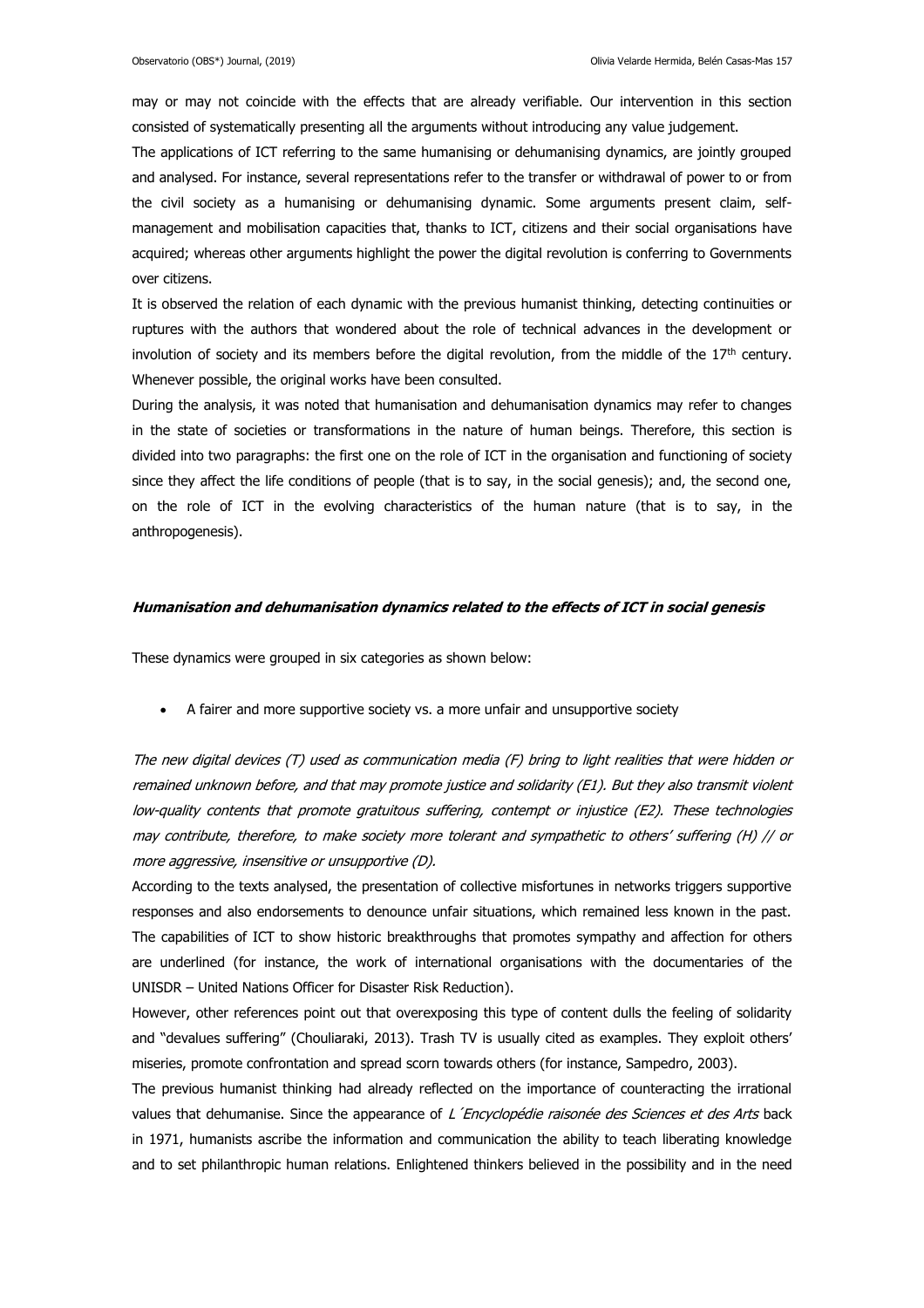to reorganise societies on the basis of "altruist principles" such as justice or kindness. According to Rousseau, such principles "are not merely abstract words, but are true affection of the soul enlightened by reason" (Rousseau, 1961, p.310).

It is mentioned that at this historical moment, digital media may make Humboldt's (1968, p. 284) ideal come true by linking "our inner self with the world (so) the concept "humanity" gains the richest possible content in us". However, despite the educational potential of ICT, there are concerns that the present digital revolution is not sufficiently contributing to the "spread of lights", that is to say, to promote knowledge based on "reason" and applied to "philanthropy".

A more universal and tolerant society vs. a more individualist and intolerant society

Digital media and networks (T) are used to access other cultures and to exchange cultural contents from different origins (F). All this may contribute to reorganise human links at a global level (E), whether it is achieved by inculcating more universal, respectful and open values (H) // or promoting the resurgence of individualist and intolerant attitudes and behaviours (D).

Dissanayake (2006) cites studies that confirm that the Internet promotes mutual understanding and respect. Davison (2017) examines the ways in which ICT contribute to social cohesion in Asian regions. It is believed that the cultural exchange on the Internet contributes to reorganise human links on universal values. Voelzqke and Rodrígues Ferreira (2015) draw attention on Paulo Freire's current work and his perspective of using technologies to humanise education. Foucault (1969) is often quoted when cultural exchange, universalist values and tolerance are linked. Furthermore, universal values may be inculcated in a manner compatible with the respect for other cultures and the effort to maintain them. ICT represent a set of tools to share cultural diversity in a globalised world, where even marginal societies may spread their values (Gurstein, 2007). In addition, the transnational cultural exchange may weaken the links between social organizations and their territories (for example, Lull, 2002), giving rise to a "planetary consciousness" (Archibugi, 2008) – an idea in line with *The Global Village* of McLuhan and Powers' (1989). However, other approaches consider that this cultural exchange will be insufficient to eliminate physical, political and mental boundaries, which may become more acute. Contrary to what was expected from globalisation and its technologies, nationalisms are on the rise (for example, Wolton, 1999). In fact, these dehumanising dynamics may end the cultural identity of many regions, since digital networks are the hugest transculturation system ever (Martín Serrano, 2004).

French utopians stated that the communications infrastructures would eliminate localism. For instance, Fourier (1845) predicted that the laying of submarine cables would transform the world into une organisation sociétaire. As stated by Foucault (1969), "the Sciences of Man" proposed by illuminists prevailed over the universal value of "human dignity". In scientific journals, it is still urged the need to use the power of media –nowadays digital media– to inculcate universal values.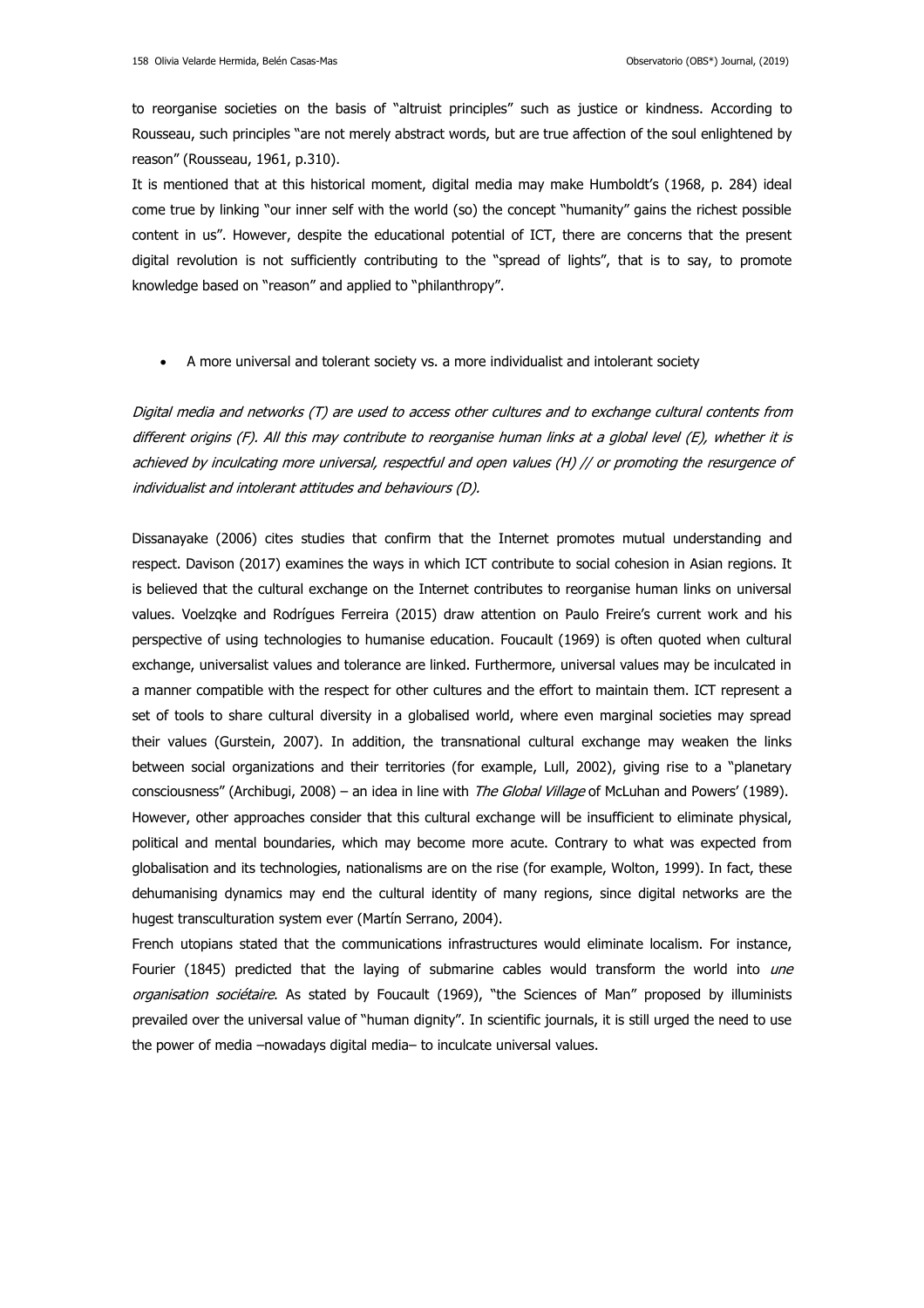Society with humanised economic development // with dehumanised economic development

The digital technological advances (T) applied to the material production and reproduction of society (F) makes it possible to guide the society's economic functioning having a direct impact in the living conditions of population (E). This may lead to a dynamic in which the current economic organisation model is transformed and put to the service of man (H) or a dynamic reproducing the economic model putting man at its service (D).

A line of reflections questions the current conditions of the capitalist economy and its sustainability. Supporters insist on the fact that digital technologies make it possible that the economic development remains subject to the achievement of previous social conditions (equal education opportunities, access to culture, etc.), in which the current conditions of neo-liberal economics may be questioned (for instance, Lin and Erickson 2008). Post-capitalism is announced (for instance, McChesney, 2014); although such criteria are not shared by many authors, such as Nnji (2014), who believes the implementation of these technologies is oriented to maintain an imperialist economic agenda as a characteristic of globalisation. Huysman and Wulf (2004) state that, in practice, socioeconomic and cultural divisions are deepening in an unprecedented era of scientific and technological development. More and more citizens feel such progress does not seem to lead to real improvement in the living and working conditions. They feel that those who live below the poverty threshold will not have access to the *sharing* happening on the network (Han, 2014). Thus, the digital divide widens the socio-economic and cultural gap, and both reinforce social division (McChesney, 1998).

It is repeatedly stated that ICT give access to knowledge and skills that allow individuals to educate themselves and "make themselves" (for instance Huysman and Wulf 2004) facilitating "empowerment". But new technologies do not always humanise work. Lukić (2014) states that employees experience an increasing feeling of loneliness and the loss of their identity at the workplace.

The observations according to which ICT contribute to dehumanisation rather than humanisation have increased in the past ten years. For instance, Marín-Casanova (2018) underlines that the impact of ICT has moved the traditional humanist contraposition from "cult / barbarian" to "cult / specialised". In the field of the humanist training of youngsters, Tao, Rozo and Barraza (2015) argue that "the education may not be abstracted from its mission of training individuals, who in addition to their cognitive and professional skills coexist in the global village and contribute to its integral development" (p.185).

These analyses on the role of ICT in redistributing the material resources and transformation of the economic functioning of society connects with the humanist thinking of the first capitalist industrial revolutions (pre-Fordists). In this time, the "Sociology" and the "Political economy" are developed as scientific fields focused on the transformation of the socioeconomic structures. Comte (1972a) states that "the principles" governing the use of technologies are not "moral" as illuminists believed, but "industrial". Comte (1912) noted that in societies rising from the industrial revolutions, humanisation and dehumanisation would emerge at the same time. The technological progress may improve the material conditions of humanity, but happiness is not among its objectives (Comte, 1972b). Marx (1867) considers that dehumanisation dynamics are due to laws operating during the industrialisation that must be historically questioned and overcome. For this author, the technical progress can be related to the improvement of the human condition, only if previously technical and social divisions disappear.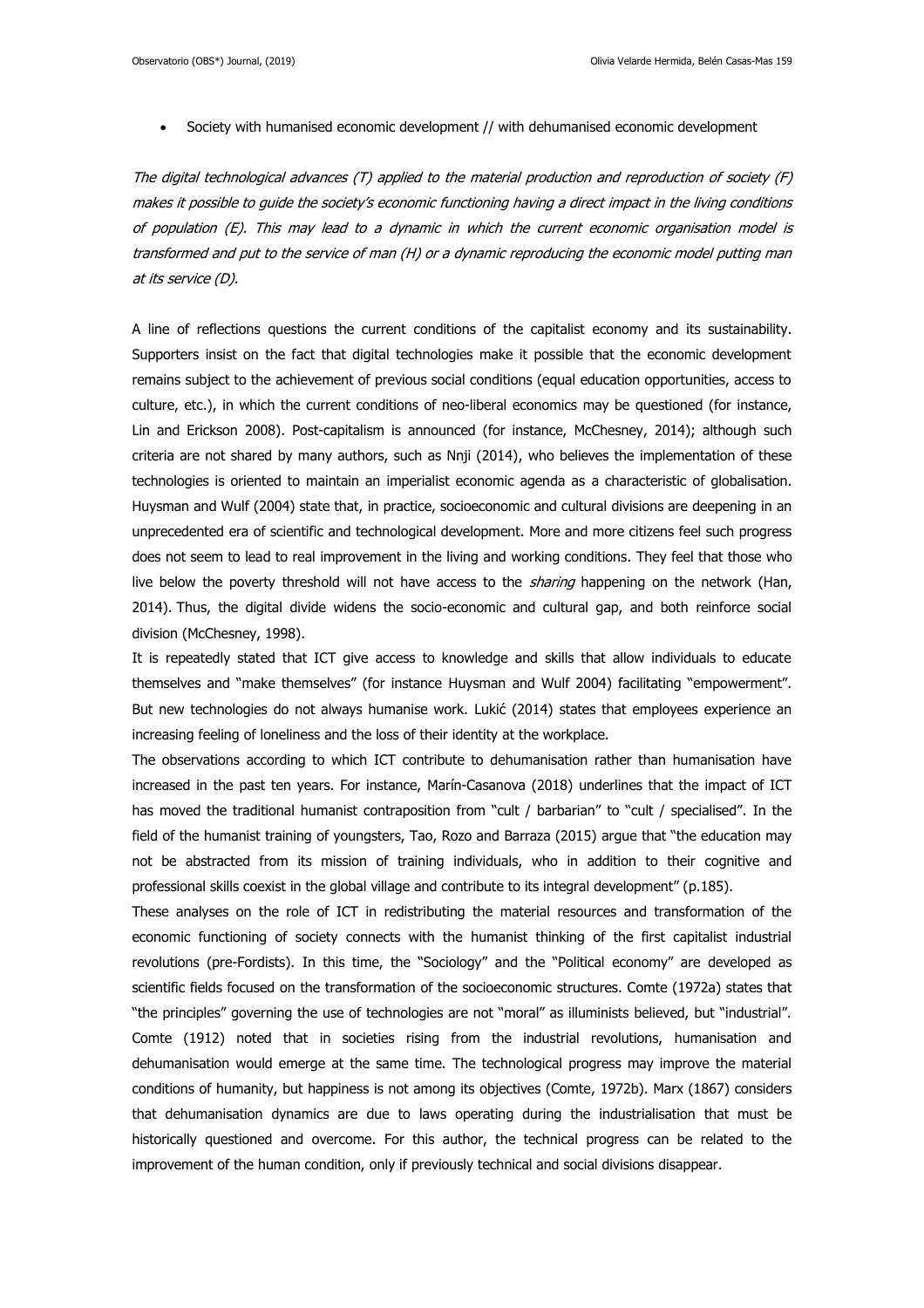Society that transfers power from States to citizens // or increases State control over citizens

Global networks and new media (T) used as information, mobilisation and control instruments (F) are changing power relations between citizens and political organizations (E). ICT may contribute to establish citizen denouncement and control mechanisms over States (H) // or may promote the increase of State control over its citizens (D).

It is stated that global media transfer power to civil society and that virtual networks may promote global solidarity against interest groups (Leavitt, 2013). Communities will assume management functions (Kabra, 2007), which will their rights and freedoms. Many instances of citizen movements through social networks are described. They have overthrown regimes and changed electoral processes. They are usually considered as new ways of political participation (for instance, Sreberny, 2005). In short, it is stated that the Internet hampers the uncontrolled exercise of power and State impunity (for instance, Gergen, 2008). These analyses insist on the greater autonomy provided by mobile devices (for example, Castells et al. 2007). However, they also allow the localization of people at any moment and anywhere, which makes them very powerful control devices. For instance, the control of privacy may be applied to the global control of citizens by the existing powers (see Capurro et al., 2013). With ICT, the control exercised by political and economic organisations may be uncontrollable (Marsh et al., 2006). Some texts describe the use of ICT in "surveillance States" (for instance, Akrivopolou & Psygkas, 2013). Government offices in charge of collecting and analysing information about people with unlawful purposes are mentioned. These practices are justified on the grounds of certain values – such as national security – that operate with emotions induced by fear (to terrorism, social unrest, etc.).

These dynamics are present since the 19<sup>th</sup> century, in the figure of authors who aspire that control of power groups is transferred to civil society. Since the pre-Fordist industrialisation until now, the humanistic effects of this conflict confront "collectivist anarchism" against "scientific socialism", and social democracy against economic liberalism. Marxists and Bakunists have been discussing since 1872 the political role of parties and population movements.

 A more peaceful society with constructive relations // a more violent society with destructive relations

Electronic networks and media  $(T)$  are changing the forms of violence and the way they are managed  $(E)$ ; which may lead to new mechanisms of prevention, denouncement and education to hold more peaceful and constructive relations (H) // or may derive in new forms of violence (virtual and symbolic) and in the increase of aggressions and destructive relations (D).

Scientific publications report changes in the forms of violence and their management since the incorporation of ICT into everyday life. There are concerns for the "symbolic violence" – promoted by digital platforms. Discriminative "identification models" are established on the basis of gender (Stoleru & Costescu, 2014), race or any other personal or collective feature (for example, Roosvall, 2014). According to Bordieu (2001), distances between dominant and dominated are pre-configured in discourses. This idea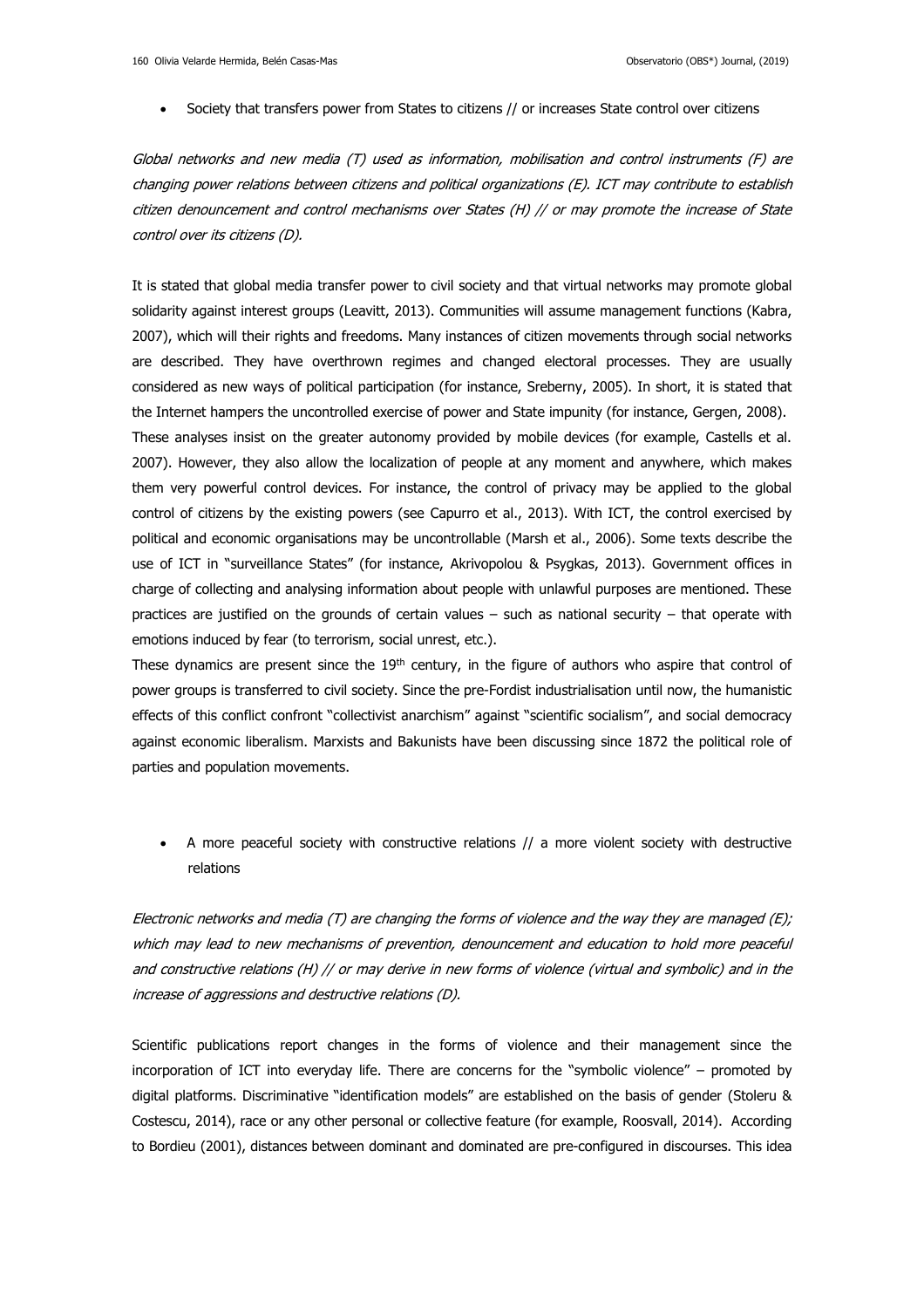is supported by Miller (2014): there are "symbolic boundaries" in the net between "the cultural capitals" recognised for men and women.

The aggressive behaviours may be present in online platforms where aggressors may easily hide. Special attention is drawn to victims who are children or youngsters. In the virtual space, destructive and selfdestructive activities occur in new manners, such as the case of cyberbullying (Almeida, Correia, Marinho & García, 2012; Quenta, 2015). Statistics from different countries reflect the growth of cyberbullying among schoolchildren since 2000; and it has been proven that this fact relates to the increase in the number and frequency of group contacts (Jones et al., 2013). Flechas (2013) does not share with other authors the idea that virtual classrooms imply greater quality in relations ("helping relationships, solidarity, empathy, respect, fraternity and dialogue") (Flechas, 2013, p.28).

There are also references in regard to the presentation of violence, which are preventive or palliative. Ybarra et al. (2008) present studies carried out in different countries that have found that since the year 2000, the exposure of children to violence, crime and abuse has increased on the Internet. However, although children are more exposed, their direct participation in these offences have decreased. This improvement may be related to the fact that ICT avoid social isolation (McPherson et al., 2008). Furthermore, they are suitable technologies to prevent behaviours through educational campaigns (Sim, 2017). These devices are also complaint channels that promote the prompt detection of violence cases, that give support and allow communication with victims, and that make easier the management of their recovery.

Lastly, it is worth mentioning the texts on institutional violence. Media manipulation is mentioned to raise uncertainties and collective fear, for example, for the purpose of legitimising military interventions (Scheper-Hughes & Bourgeois, 2004).

Since the advent of audiovisual media – the violence inflicted through media has become one of the most commented topics in humanist thinking. Since the middle of the  $20<sup>th</sup>$  century, there are systematic studies on aggressiveness, the humiliation of the victims, and the contempt aggressors show for their victims (Adorno et al., 1950). Later, Gerbner (1986) analyses media manipulations that legitimate military interventionism. In particular, television presents the world as a hostile space that generates insecurity amongst the population, who finally seek protection in State apparatuses. From these sources, it was requested to use these media for the promotion of education, tolerance and solidarity. Scientific texts keep insisting on use of ICT, promoting critical thinking and peaceful behaviours; mainly because digital media have an extraordinary capacity to penetrate in the daily life of both victims and executioners.

 A society with autonomous and integrated individuals // a society with dependant and nonintegrated individuals

Electronic networks and new media are influencing the individual's development within societies, in shaping their identity and in integration mechanisms (E). This may help to conform healthy patterns and improve interpersonal relations (H) or, on the contrary, may strengthen deviant behaviours in the social development of people – especially young people (D).

According to Northcole and Gosseline (2017), the virtual environments applied to online education provide greater flexibility and better access both for educators and students. The system itself contributes to a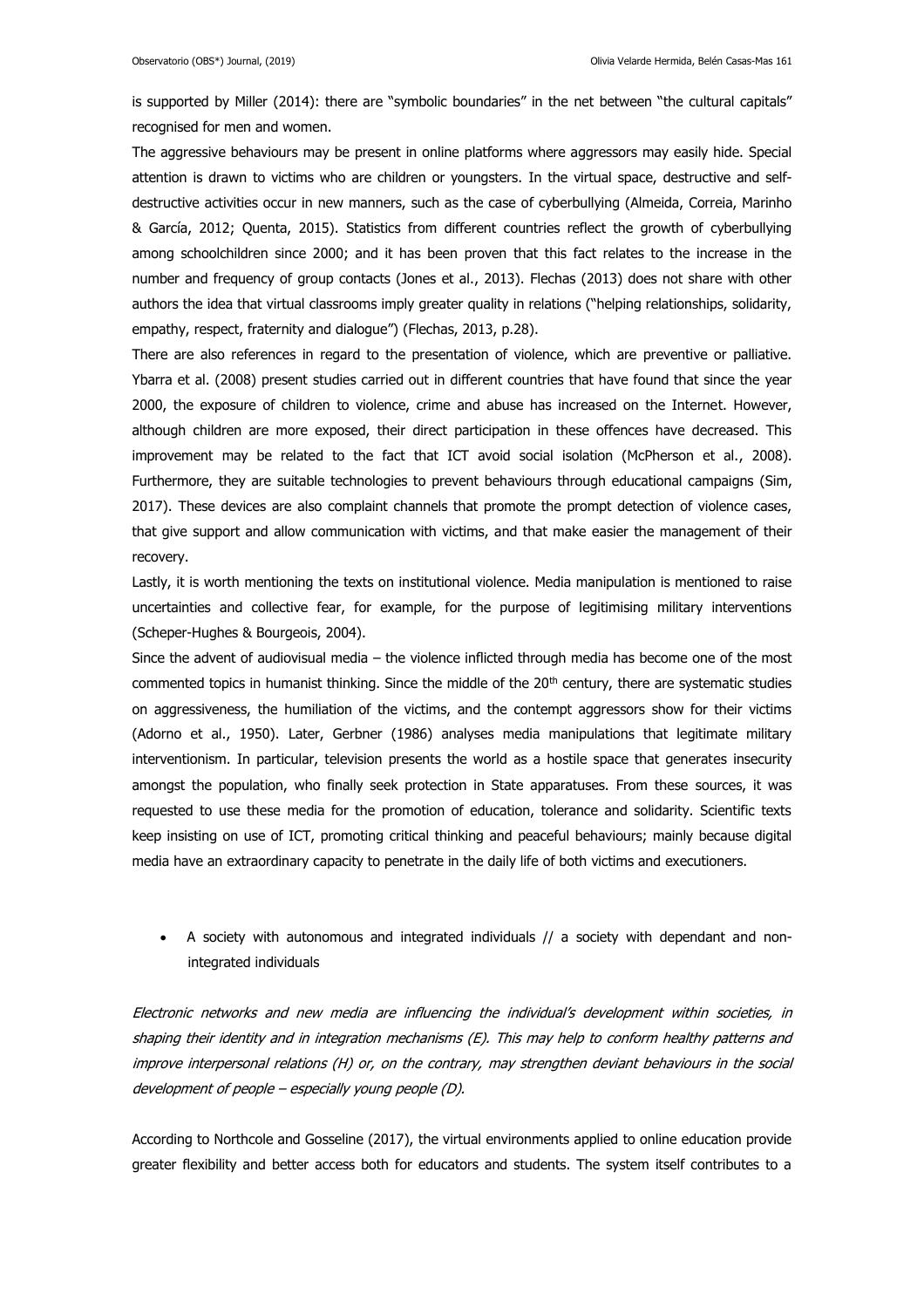better adaptation to the digital environment by users. (Martínez-Barea, 2016). But, virtual networks are the environments in which the analysis on the contraposition between autonomy and dependence is generally placed. It is stated that they strengthen ties among youngsters, since they carry out tasks related to overcoming loneliness (for instance, Bonetti, Campblee & Gilmore, 2010). Virtual groups control "social acceptance", which in these ages depends on the approval of other "peers", that is to say, other youngsters. Friendships managed through networks – totally or partially – are increasingly becoming more influential in the development of youngsters to the detriment of the role that family or school had played in the past (for example, Steinfield, Ellison & Lampe, 2008).

Children can handle screens and other interactive devices from early stages of their intellectual and moral development. Those virtual experiences take the time and place of direct interactions with close relatives and other members of their peer group; which are the relations on which identities and values are based (Velarde, Bernete & Franco, 2015). There is thus a risk noted by Riesman, Glazer and Denner back in 1961 – a society may be dehumanised when people's life is "directed by others".

Scientific publications mirror the influence of advertising and consumption through the Internet, which are becoming crucial elements in the construction of identities and offer "guidance schemes" to define individuals as "young" boys or girls, which refer to the consumption of articles (for instance, Royo, Miquel, Caplliure, 2006).

In fact, a "global marketing strategy" would be setting up in the virtual world, operating with all human values and available anywhere in our daily life thanks to mobile devices. Schulzke (2014) considers that the Internet transforms values into "imposed mirrors of consumption and work". Fromm's (1942) analyses are being recovered, which explained the advent of independent identities turning to "conformism" that promote massive communication and consumption. When digital technologies can serve as an open window to the world enriching individuals and helping them to reinforce their likes and identity, their consumption uses may derive into socioeconomic discriminations, existential frustration or maladjustment, among other pathologies. This concern has been present since the advent of massive communication media in works like "The Culture Industry" (Horkheimer & Adorno, 1944).

# **Humanisation and dehumanisation dynamics dealing with the effects of ICT in Anthropogenesis**

The arguments on the influence of ICT in the evolutionary features of human nature linked in the texts with humanisation and dehumanisation dynamics have been grouped in the two following parts:

Full development of human intellectual capabilities // limited development of such capabilities

Digital technologies and communication networks (T) have an impact on the satisfaction of immaterial needs (E). This may contribute to develop the intellectual capabilities of human beings, assisting in the collective building of knowledge (H). But there is also a risk of regressive changes both to satisfy material needs and to develop intellectual changes (D).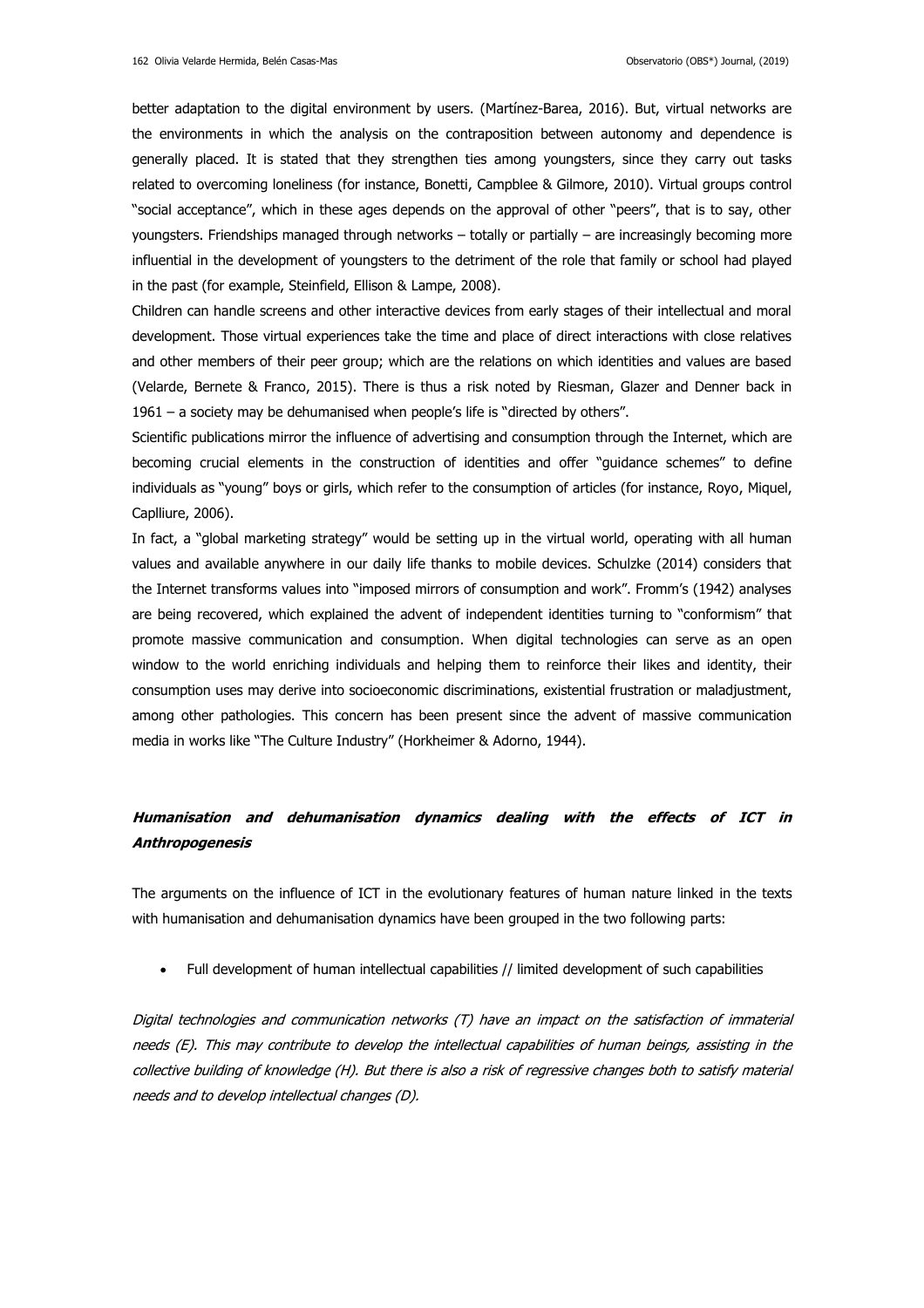Digital networks promote interactivity and cooperative work among actors (Zacaré, 2018). Some publications understand that digital networks may channel the information required to satisfy the basic or material needs of human beings, making it possible to meet their non-material needs (Hilty, 2013). As Inglehart and Welzel (2005) points out, the resources available in times of abundance are destined for the personal and collective "fulfilment", rather than for the satisfaction of primary needs (adopting the socalled "post-materialist" values).

One of the most analysed matters in the texts is the role of ICT in the development of human intelligence and, in particular, in the collective production of knowledge. Individual intelligences incorporate their capabilities in networks for "the collaborative construction of knowledge" (Lévy, 1994). This possibility allows us to talk about Inglehart "connected" intelligence, which generates more accessible knowledge and more supportive uses (De Kerckhove, 1998). In fact, most of the current production of knowledge is already the work of teams where many human minds are implied (Wuchty, Benjamin & Uzzi, 2007).

However, some works question these advances. It would be necessary to guide the new connected knowledge towards the basic well-being of human beings and not only to those economic and commercial applications of technology. It is reiterated that it is the people and not technologies who dehumanise through abusive use. Mariscal, Rivera and Larios (2017) warn that special attention must be paid to the generation following millennials, in order to foresee the consequences of the uses of time invested in ICT.

This concern for the material and immaterial progress of humanity is still in force since the Enlightenment. The economic development and the satisfaction of basic needs allow the triggering of the creative potential of humanity. For instance, Kant defends "the desire to serve oneself from its own understanding" as the Enlightenment motto - "Sapere aude! Habe Mut, dich deines eigenen Verstandes zu bedienen! ist also der Wahlspruch der Aufklärung" (Kant, 1968, pp. 35-42). From the first authors of Enlightenment it was expected everyone participated in the production and exchange of knowledge whenever technology made it possible to initiate "the indefinite progress of the human spirit" (Condorcet, 1970). The digital revolution has been a time of promise in this sense, but scientific literature still reflects the existence of obstacles to achieve this ideal.

 A humankind that promotes its innate human capabilities // or that acquire "post-human" capabilities

Digital innovations (T) applied to the field of biology and artificial intelligence (F) are forcing the review of the division between what is natural and what is artificial, which may generate organic and functional transformations in the human body and brain (E). This may constitute an improvement of our capabilities, to which any human being may have access (H). However, in the same way, it may lead to biological and behavioural alterations that put the future of the species at risk (D).

In the field of augmented reality, authors such as Tsaï (2016), consider that devices such as HMD increase users' sensorial options and thus promote communication among humans and between humans and nature.

The texts addressing the effects of the digital revolution in the human being describe organic transformations (Auletta, 2011) as well as "functional improvements" by incorporating digital components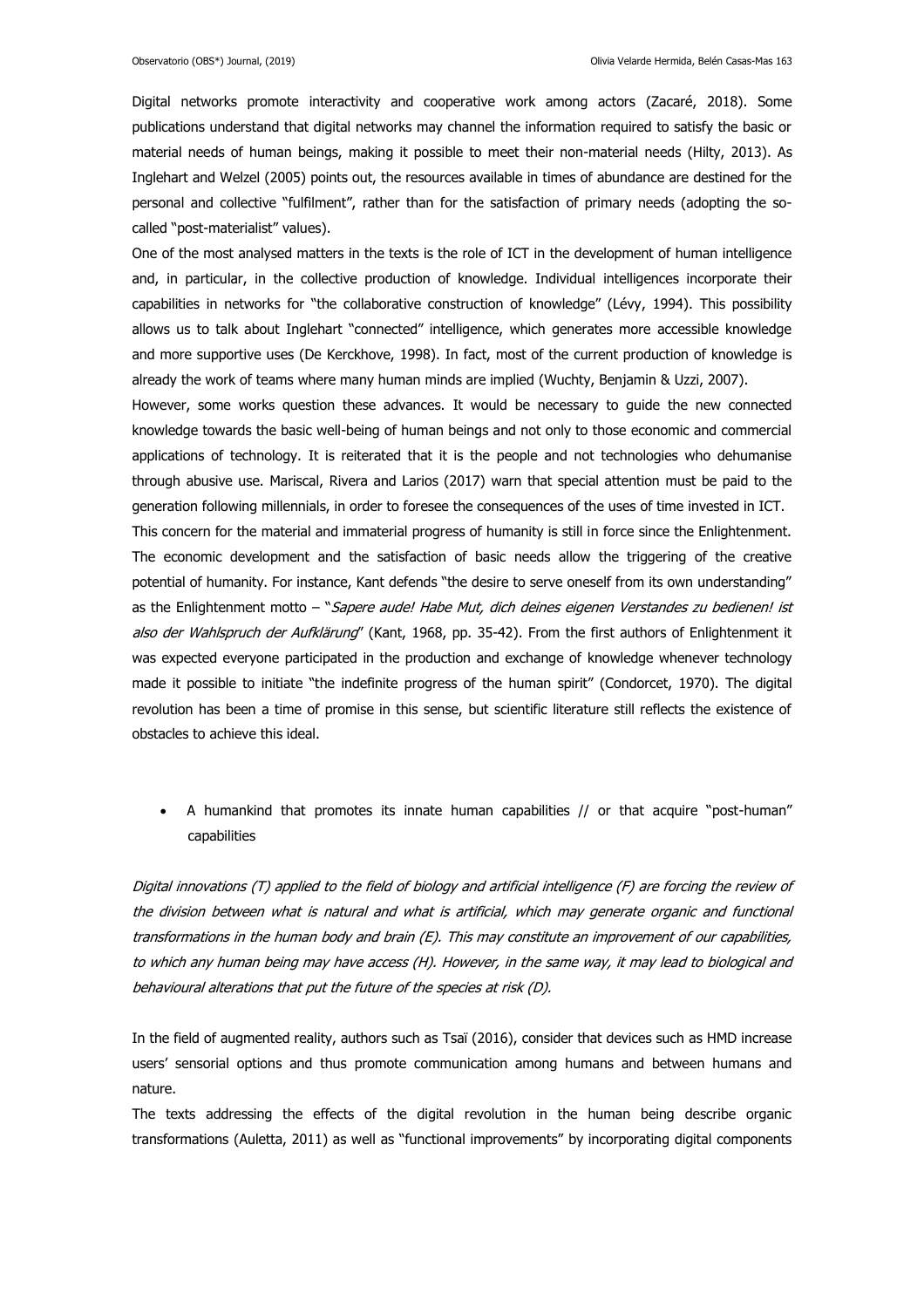to the brain and to the rest of the body. These applications of ICT will improve the physical, psychological and intellectual capacities of people (for example, Bostrom, 2005; Braidotti, 2015).

These trends conceive ICT as an extension of human beings, in the future perspective in which the functioning of the body will be inseparably linked to its technological prostheses (for instance, Sandberg & Bostrom, 2006; Savulescu & Bostrom, 2009). These approaches propose to review the differences between "natural" and "artificial", including the conception of "human nature", to incorporate features of automation and artificial intelligence to the body; for example, the "Programme on the Impacts of Future Technology" jointly developed by the Faculty of Philosophy at Oxford University and the Oxford Martin School.

All in all, these texts are introducing a significant turn in the tradition of humanist thinking – they do not intend to attain the progress of humanity by changing the functioning of society or the behaviour and values of people, but by using technological manipulation of the evolutionary heritage. The intention to directly apply technologies to change human beings does not have historical precedents in other humanist ideas.

This transformation appears hand in hand with trends known as Transhumanism and Posthumanism that understand that in a near future hominization will be reopened for the technological control of human evolution (Kurzweil, 2012). The objective of "Transhumanists" is to create "a new man" "to guide human evolution" (Cf. American Humanist Association, 2003). Transhumanists consider themselves as representatives of enlightened humanism in the time of ICT (for instance, More, 2013). In addition, they are so when they do whatever it takes to promote the idea of using computer-communication tools to produce a new humanity (Braidotti. 2015). Even if such transformation destroys the difference between what is organic and what is manufactured. The International Humanist and Ethical Union (2002) states that transhumanism promotes the responsible use of resources and techniques to ensure human beings may fulfil themselves and be happy (Cortina, 2017).

At the same time, there are plenty of analyses on the ethical and socio-political implications of all these changes (for instance, Decker & Guttmann, 2012; Torcal, 2018). It is feared that these interventions will threaten the future of humankind (for instance, Clark, 2010) and there is distrust towards the uses these technologies (Postigo, 2009). It is expected that when genetics is used to select the fittest, there will be inequalities between humans and post-humans (for instance, Kurzweil, 2005), with the risk that social Darwinism criteria may apply, including selective euthanasia.

#### **Conclusions**

The analysis carried out reveals three main conclusions:

- The first one is that most of the reflections about the role of ICT in humanisation or dehumanisation of our current societies and their members come from ideas prior to the digital revolution.

This is the expected conclusion since the values that underpin these reflections transcend eras. These conceptions have been built and rebuilt since the Enlightenment until the emergence of ICT and are still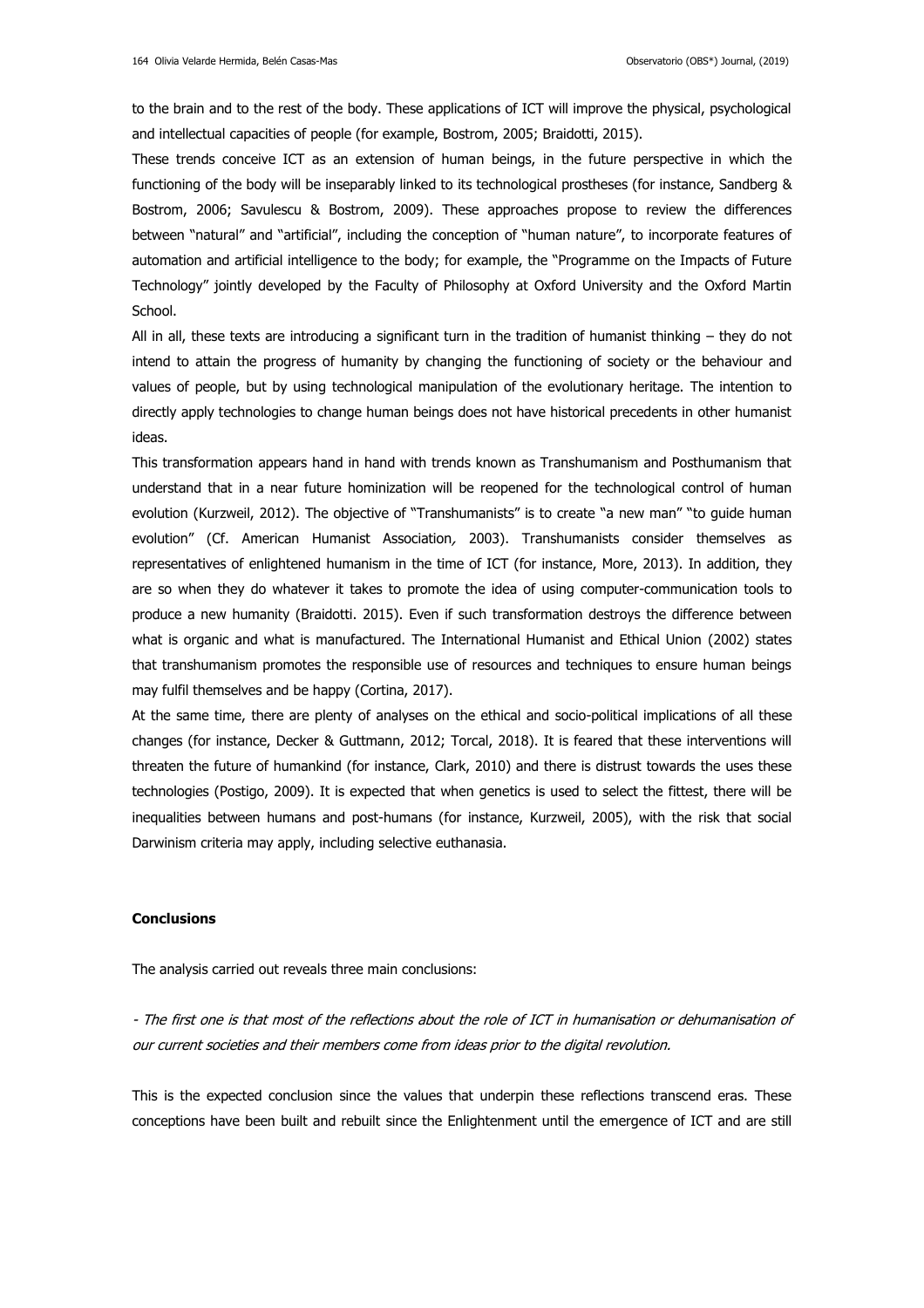valid. This continuity allows the analysis of the interpretations that exist in scientific publications as the most recent stage in the development of humanist ideas, referred to the social applications of techniques.

Just in one out of the eight humanisation and dehumanisation dynamics identified in the texts a rupture with the previous humanist thinking is reported (corresponding to section 3.2.2.). It is considered that in order to achieve human progress, biotechnological changes must be performed on people's bodies. It is not possible to anticipate the long-term consequences of this intervention in the anthropogenesis, but the socio-ethical dimensions of these genetic manipulations are the most far-reaching ever faced by humanisms.

- The second conclusion is that the identified dynamics affecting social genesis and the first dynamic affecting anthropogenesis reflect the persistence of a concern or alarm due to unresolved problems.

The digital revolution provides resources to reach a higher social, economic and cultural progress. However, they do not seem to have resolved long-existing problems for the time being, and the solution of which does not only depend on technological advances (the extension of unsupportive and intolerant values and behaviours, the growth of economic inequalities, the increase of control over citizens, the advent of new forms of violence, or the problems of integration and acceptance of more and more people in their environment). In general, texts show a very critical attitude towards the uses made of these technologies, as well as hopelessness against their expected uses.

- The third conclusion is that there is a difference between the type of humanising reflections found in dynamics on social genesis and those found in dynamics on anthropogenesis.

When the social uses of ICT are related to socio-genetic transformations that influence humanisation / dehumanisation, most reflections are of palliative character – they seek to remedy pre-existing social problems or conflicts. By contrast, when the effects of ICT are related to the anthropogenesis, arguments are usually Promethean – they address the transformation of humanity into another species with superhuman capabilities. In fact, these programs proposing genetic and digital interventions that alter human nature believe humanism is cancelled and will be substituted by post-humanism. Humanists still point out that there are still problems that dehumanise, which are creating the existing differences between and within societies. In the texts analysed prevails the idea that post-humanism will increase such differences and will create other of genetic nature, which will be irreducible.

#### **Perspectives**

Socio-historical changes related to technological revolutions usually require several generations. Therefore, these are open processes. As all historical projections, the ones obtained from these publications also have scientific value since they are verifiable. We just need to wait until the time comes when such predictions are confirmed or denied. The present article provides a reference for those interested in this follow-up.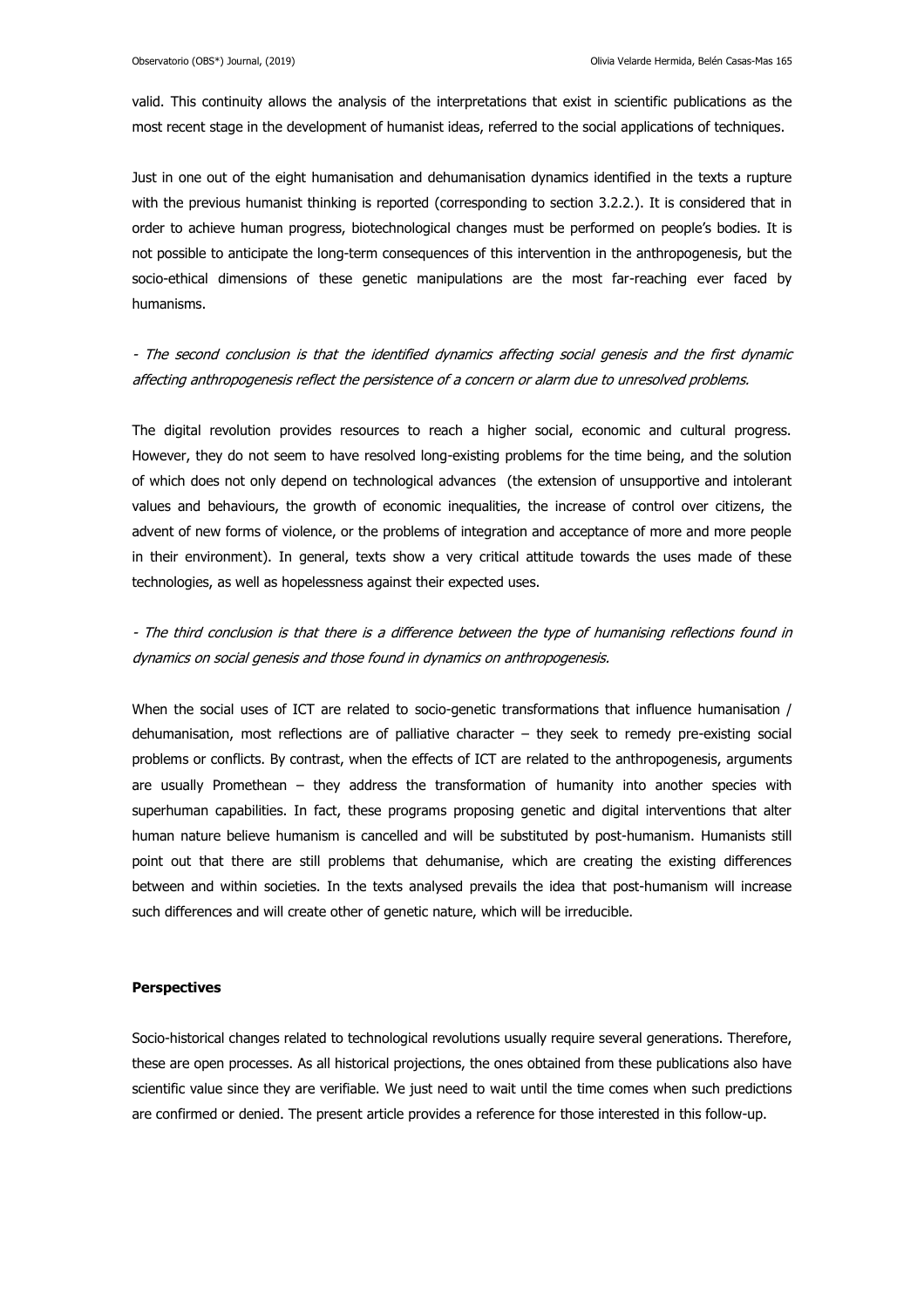The typological analysis described may also be used as a reference to design drafts or qualitative studies applied to scientists and academicians in the context of knowledge production and training; and to politicians and other leaders in the fields of governance and scientific and technological innovation.

#### **References**

- Adorno, T.W., Aron, B., Hertzand, M., & Morrow, W. (1950). The Authoritarian Personality, Studies in Prejudice. New York: Harper & Row.
- Akrivopoulou, C. & Psygkas, A. Eds. (2013). Personal Data Privacy and Protection in a Surveillance Era: Technologies and Practices. Hershey: IGI Global.
- Almeida, A., Correia, I., Marinho, S., & Garcia, D. (2012). Virtual but not less real. In Le, Q., Cross, D., & Smith, P.K. (Eds.), Cyberbullying in the global playground: Research from international perspectives (pp. 223-244). West Sussex: Willey-Blackwell.
- American Humanist Association (2003). "Humanist Manifesto III". American Humanist Association. Available online at [http://americanhumanist.org/Humanism/Humanist\\_Manifesto\\_III.](http://americanhumanist.org/Humanism/Humanist_Manifesto_III) Accessed on 02.06.2018.
- Archibugi, D. (2008). The Global Commonwealth of Citizens: Toward Cosmopolitan Democracy. Vol. 6. Princeton: Princeton University Press.
- Auletta, G. (2011). Cognitive biology: Dealing with information from bacteria to minds. Oxford: Oxford University Press.
- Badesa, C., Jané, I. & Jansana, R. (1998). *Elementos de lógica formal*. España: Editorial Ariel.
- Ballesteros, B. (2012). Las tecnologías de la información y de la comunicación en los cambios laborales. Tesis doctoral. Madrid: [Universidad Complutense de Madrid.](https://dialnet.unirioja.es/institucion/401/buscar/tesis)
- Bernete, F. & Velarde, O. (2014). Designs for Social Sciences Study of Globalized Future Scenarios. International Journal of Humanities and Social Science, 4(11.1), 93-108.
- Bernete, F. & López-Navas, C. (2015). Transformaciones comunicativas que se relacionan con cambios educativos, cognitivos y existenciales. In Álvarez-Ruiz et al. (Coord.), Claves de la comunicación para niños y adolescentes (pp. 345-370). Madrid: Fragua.
- Bonetti, L., Campbell M. A. & Gilmore, L. (2010). The Relationship of Loneliness and Social Anxiety with Children's and Adolescents' Online Communication. Cyberpsychology, Behavior and Social Networking, 13 (3), 279-85.
- Bordieu, P. (2001). Langage et Pouvoir Symbolique. Paris: Seuil.
- Bostrom, N. (2005). Transhumanist Values. Review of Contemporary Philosophy, 4(1-2), 3-14.
- Bostrom, Nick, dir. (n.d.) Oxford Martin Programme on the Impacts of Future Technology. Oxford: University of Oxford. Retrieved: [http://www.oxfordmartin.ox.ac.uk/research/programmes/future](http://www.oxfordmartin.ox.ac.uk/research/programmes/future-tech.%20Accessed%20on%2002.06.2018)[tech. Accessed on 02.06.2018.](http://www.oxfordmartin.ox.ac.uk/research/programmes/future-tech.%20Accessed%20on%2002.06.2018)
- Braidoti, R. (2015). Lo posthumano. Barcelona: Gedisa.
- Brockman, J., Ed. (2007). El nuevo humanismo y las fronteras de la ciencia. Barcelona: Kairos.
- Cadilla-Baz, M. (2017). Comportamientos de los estudiantes universitarios en Internet: La virtualización de actividades culturales y otras tareas cotidianas. In J. Rodríguez Terceño (coord.). Investigando en comunicación e investigando en docencia (pp. 49-64). Madrid: Tecnos.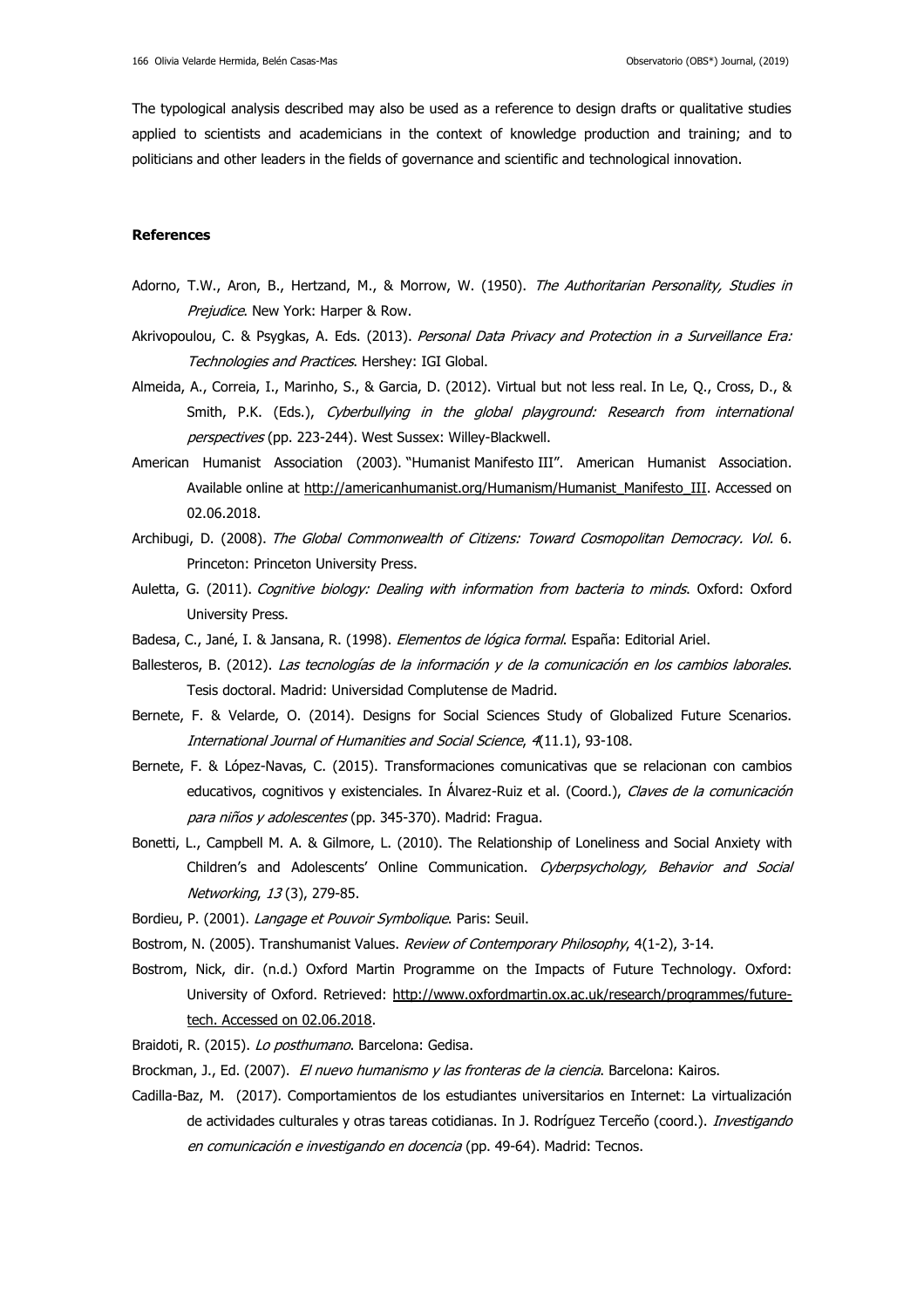- Casas-Mas, B. (2017). Transformaciones de la comunicación pública en la era de la globalización que influyeren en el consenso y el conflicto social. Tesis doctoral. Madrid: Universidad Complutense [de Madrid.](https://dialnet.unirioja.es/institucion/401/buscar/tesis)
- Capurro, R., Eldred, M. & Nagel, D. (2013). Digital Whoness: Identity, Privacy and Freedom in the Cyberworld. Frankfurt: OntosVerlag.
- Marín-Casanova, J. A. (2018). La resemantización TIC de la cultura humanista. Index. Comunicación, 8 (1), 179-195.
- Castells, M., Fernández-Ardèvol, M., Qiu, J. L., & Sey, A. (2007). Mobile Communication and Society: A Global Perspective. Cambridge MA: MIT Press.
- Chakrabarty, D. (2009). Humanismo en la era de la globalización. Madrid/Buenos Aires: Katz editores.
- Chouliaraki, L. (2013). The Ironic Spectator. Cambridge: Polity Press.
- Clark, A.R. (2010). Transhumanism and Posthumanism: Lifting Man Up or Pulling Him Down?. Ignatius Insight. Available and the set online at the at [http://www.ignatiusinsight.com/features2010/aclark\\_tranhumanism\\_mar2010.asp](http://www.ignatiusinsight.com/features2010/aclark_tranhumanism_mar2010.asp) Accessed on 02.06.2018.
- Comte, A. (1912). Le système de politique positive. Paris: Georges Crès & Cie.
- Comte, A. (1972a). Considérations sur le pouvoir spiritual. In Tremblay, J.M, Opuscules de philosophie sociale (1819-1828). Availbale at: [http://classiques.uqac.ca/classiques/Comte\\_auguste/la\\_science\\_sociale\\_extraits/1\\_opuscules\\_phil](http://classiques.uqac.ca/classiques/Comte_auguste/la_science_sociale_extraits/1_opuscules_philo_soc/opuscules_philo_sociale.pdf) [o\\_soc/opuscules\\_philo\\_sociale.pdf.](http://classiques.uqac.ca/classiques/Comte_auguste/la_science_sociale_extraits/1_opuscules_philo_soc/opuscules_philo_sociale.pdf) (Original work published, 1826).
- Comte, A. (1972b). "Séparation générale entre les opinions et les désir". In Tremblay, J.M, Opuscules de philosophie sociale (1819-1828). Availbale at: [http://classiques.uqac.ca/classiques/Comte\\_auguste/la\\_science\\_sociale\\_extraits/1\\_opuscules\\_phil](http://classiques.uqac.ca/classiques/Comte_auguste/la_science_sociale_extraits/1_opuscules_philo_soc/opuscules_philo_sociale.pdf) [o\\_soc/opuscules\\_philo\\_sociale.pdf.](http://classiques.uqac.ca/classiques/Comte_auguste/la_science_sociale_extraits/1_opuscules_philo_soc/opuscules_philo_sociale.pdf) (Original work published, 1819).
- Condorcet, N. (1970). Esquisse d'un tableau historique des progrès de l'esprit humain. Paris: Librairie philosophique J. Vrin.
- Cortina, A. (2017). Humansimo avanzado para una sociedad biotecnológica. Madrid: Ediciones Teconté.
- D'Alembert, J.R. (1751). "Discours préliminaire des éditeurs". In D'Alembert, J.R. & Diderot, D. (Dirs.) Encyclopédie ou dictionnaire raisonné des sciences, des arts et des metiers. Tome 1. Available online at [https://encyclopedie.uchicago.edu/node/88.](https://encyclopedie.uchicago.edu/node/88) Accessed on 02.06.2018.
- Davison, R.M. (2017). "Facilitating social harmony through ICTs". In Choudrie, J., Islam, M.S., Wahid, F., Bass, J.M., Priyatma, J.E. (Eds.), Information and Communication Technologies for Development (pp. 3-9). Switzerland: Springer International Publishing.
- Decker, M. & Gutmann, M. Eds. (2012). Robo-and Informationethics: Some Fundamentals. Berlin: LIT.
- De Kerckhove, D. (1998). Connectedintelligence: Thearrival of the Web Society. London: Kogan Page.
- Dissanayake, W. (2006). "Globalization and the Experience of Culture: The Resilience of Nationhood". In Gentz, N, & Kramer, S. (Eds.), Globalization, Cultural Identities, and Media Representations (pp. 25-44). New York: State University of New York Press Albany.
- Flechas, N. (2013). "El Ciber Bullying en la Educación Virtual: Propuesta de una Ciber Ética Prosocial". In Gamboa, A. & Avendaño, D. (Comp.) Compilación Estado del Arte. Proyecto Alfa-Spring (pp. 26-37). Chile: Pontificia Universidad Católica de Valparaíso.
- Foucault, M. (1969). L'archéologie du savoir. Paris: Gallimard.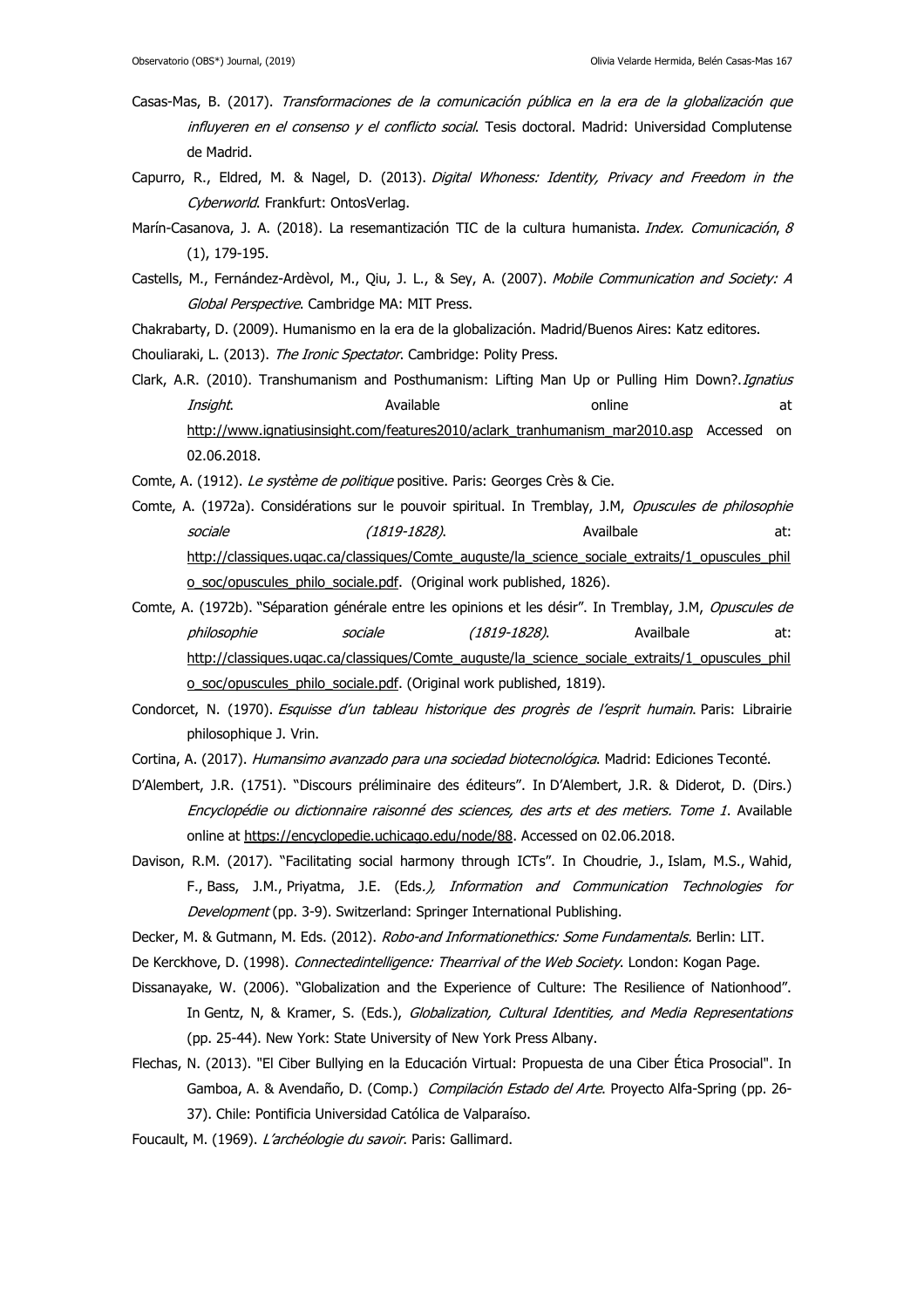- Fourier, C. (1845). Le nouveau monde industriel et sociétaire ou invention du procédé d'industrie attrayante et naturelle distribuée en series passionnées. Paris: Librairie sociétaire.
- Franco, D. (2012). La transferencia de los desajustes sociales a los sujetos individuales: un análisis desde la mediación social. Tesis doctoral. Madrid: [Universidad Complutense de Madrid.](https://dialnet.unirioja.es/institucion/401/buscar/tesis)
- Fromm, E. (1942). The Fear of Freedom. London: Routledge and Kegan Paul.
- Gerbner, G., Gross, L. Morgan, M. & Signorielli, N. (1986). "Living with Television: The Dynamics of the Cultivation Process". In Bryant, J. & Zillmann, D. (Eds.), Perspectives on Media Effects. (pp.17-40). New Jersey: Lawrence Erlbaum Associates.
- Gergen, K.J. (2008). "Mobile Communication and the Transformation of the Democratic Process". In Katz, J.E. (Ed.), Handbook of Mobile Communication Studies. (pp. 297-310). Cambridge: MIT Press.
- Gurstein, M. (2007). What Is Community Informatics (and Why Does It Matter)? Vol. 2. Milan: Polimetricasas.
- Han, B. C. (2014). En el enjambre. (R. Gabás, trad.). Barcelona: Herder.
- Hilty, M. (2013). "How to Improve the Contribution of ICT to Sustainability". In Hilty, L. M., Aebischer, B., Andersson, G. & Lohmann, W. (Eds.) International Conference on Information and Communication Technologies for Sustainability (pp. 283-287). Zurich: University of Zurich.
- Horkheimer, M. & Adorno, T.W. (1944). "The Culture Industry: Enlightenment as Mass Deception". In Dialectic of Enlightenment. New York: Social Studies Assoc.
- Humberstone, L. (2010). "Sentence Connectives in Formal Logic". In Zalta, E.N. Ed., The Stanford Encyclopedia of Philosophy. Stanford: Stanford University.
- Humboldt, W. (1968). Gesammelte schriften. Berlin: De Gruyter.
- Huysman, M. & Wulf, V. (2004). Social capital and information technology: Current debates and research. Cambridge: MIT Press.
- Inglehart, R. y Welzel, C. (2005). Modernization, Cultural Change, and Democracy: The Human Development Sequence. Cambridge: University Press.
- Jones, L. M., Kimberly J. M., & Finkelhor, D. (2013). Online Harassment in Context: Trends from Three Youth Internet Safety Surveys. (2000, 2005, 2010). Psychology of Violence, 3 (1) 53-69.
- Kabra, K. N. (2007). "Globalization and the Changing Role of the State: Issues & Impact". IASSI Quarterly 26(2), 147-51.
- Kant, I. (1968). "Was ist Aufklärung?". In Werke, K.Akademie-textausgabe. Vol. VIII. Berlin: Walter de Gruyter.
- Klement, K.C. (2010). "Propositional Logic". In Fieser, F. & Dowden, B. Eds. *Internet Encyclopedia of* Philosophy. Available online at http://www.iep.utm.edu/prop-loq/. Accessed on 02.06.2018.
- KurZweil, R. (2012). La Singularidad está cerca. Cuando los humanos transcendamos la biología. Berlín: Lola Books.
- Leavitt, L. (2013). Institutional memory and ICT: Ingredients for direct democracy and global solidarity. International Journal of Information Communication Technologies and Human Development (IJICTHD), 5 (3), 41-63.
- Lévy, P. (1997). L'intelligence collective: Pour uneanthropologie du cyberespace. Paris: La Découverte.
- Lin, N., & Erickson, B.H. (2008). "Theory, Measurement, and the Research Enterprise on Social Capital". In Nan L., & Erickson, B.H. (Eds.), Social Capital: An International Research Program (pp. 1-24). Oxford: Oxford University Press.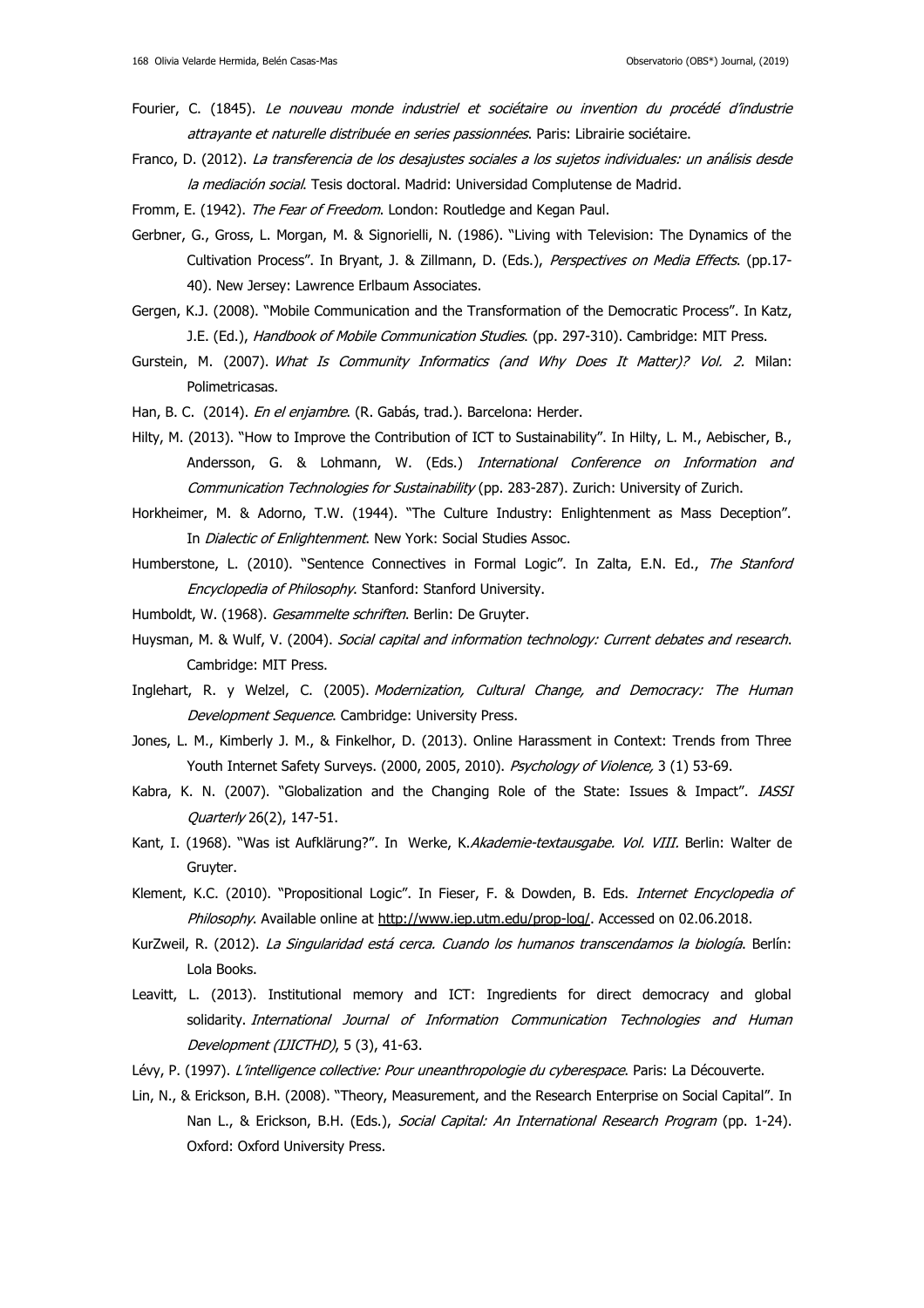- Lukić, J. (2014). The role of information and communication technology in a virtual organization. Challenges for virtual employees. En AA. VV.1st International Academic Conference Places and Technologies (pp. 1098-1105). Belgrade: University of Belgrade.
- Lull, J. (2002). "Superkultur". In Löffelholz, M., & Hepp, A. (Eds.), Grundlagentexte zur transkulturellen Kommunikation. (pp. 750-773). Konstanz: UVK.
- Long, C. (2014). Discourse Monopoly: The Communication Practice of Online Populism. Cross-Cultural Communication, 10 (1), 7-12.
- Mariscal, M., Rivera, A. & Larios, E. (2007). La des-humanización de la generación millennial por la influencia de la tecnología. Jóvenes en la ciencia, 2 (1), 712-715.
- Marsh, D., Smith, N. J., & Hothi, N. (2006). "Globalization and the State". In Day, C., Lister, M., & Marsh, D. (Eds.), The state. Theories and Issues (pp.172-190). New Hampshire (US): PoliticalAnalysis.
- Martín Serrano, M. (1974) Nuevos métodos para la investigación de la estructura y la dinámica de la enculturización. Revista Española de Investigaciones Sociológicas (REIS), 37, 23-83.
- Martín Serrano, M. (2004). Orígenes históricos de los usos actuales de la comunicación pública. Diálogos De La Comunicación, 69, 98-108.
- Martín Serrano, M. (2007). Teoría de la Comunicación. La comunicación la vida y la sociedad. Madrid: McGraw- Hill.
- Martín Serrano, M. (2012). De la libertad para hacer ciencia y de la ciencia para la libertad, Multidisciplina, 13, 84-95.
- Martínez-Barea, J. (2016). El mundo que viene. Descubre por qué las próximas décadas serán las más apasionantes de la historia de la humanidad. Barcelona: Planeta.
- Marx, K. (1867). "Maschinerie und große Industrie". In Karl, M. Das Kapital. Bd. I. (pp. 483-530). Berlin: Dietz Verlag.
- McChesney, R. W. (Ed.). (1998). Capitalism and the Information Age: The Political Economy of the Global Communication Revolution. New York: Monthly Review.
- McChesney, R. W. (2014). Blowing the Roof Off the Twenty-first Century: Media, Politics, and the Struggle for Post-capitalist Democracy. New York: Monthly Review Press.
- McLuhan, M, & Powers, B.R. (1989). The Global Village: Transformations in World Life and Media in the 21st Century. Oxford: Oxford University Press.
- McPherson, M., Smith-Lovin, L., & Brashears, M. E. (2008). Social Isolation in America: Changes in Core Discussion Networks over Two Decades. American Sociological Review, 73, (6), 1022-1022.
- Miller, D. L. (2014). Symbolic Capital and Gender: Evidence from Two Cultural Fields. Cultural Sociology, 8 (4), 462-82.
- Molinuevo, J. L. (2004). Humanismo y nuevas tecnologías. Madrid: Alianza Editorial.
- More, M. (2013). The Philosophy of Transhumanism. Oxford: John Wiley & Sons.
- Naam, R. (2005). More Than Human: Embracing the Promise of Biological Enhancement, Ebook. New York: Broadway Books.
- Nneji, B. U. (2014). Technologies in Education and the Dehumanization and Imperialization of Pedagogy: The African Perspective. Bulgarian Journal of Science and Education Policy, 8(1), 86-105.
- Northcote, M., & Gosselin, K. P. (Eds.). (2017). Handbook of Research on Humanizing the Distance Learning Experience. Hershey: IGI Global.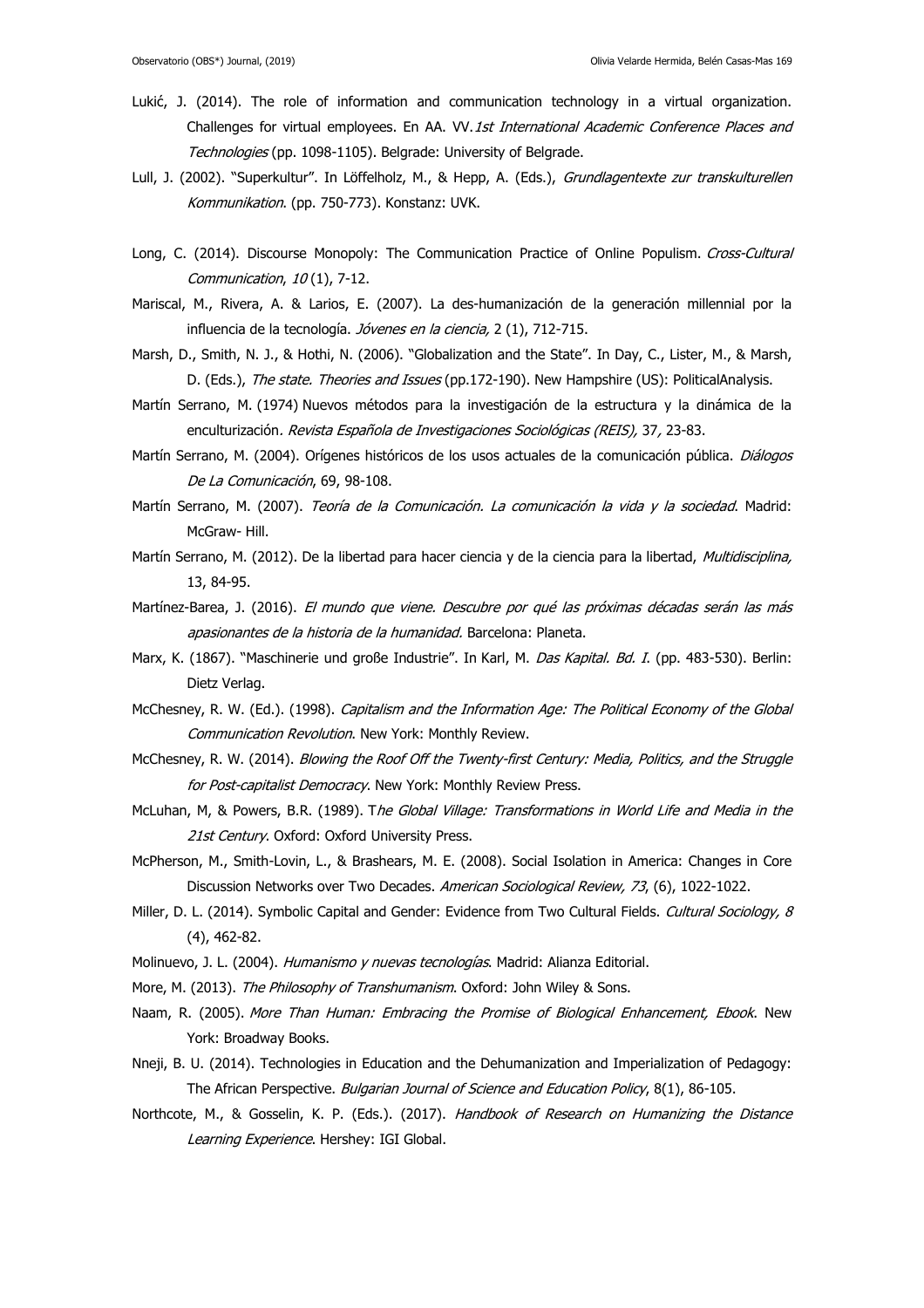- Postigo, E. (2009). Transumanesimo e postumano: principi teorici e implicazioni bioetiche. Medicina e Morale, 2, 267-282.
- Quenta, L. (2015). Bullying escolar e ideación suicida en los estudiantes del tercer año de secundaria de instituciones educativas públicas, Tacna, 2015. Master's Degree Thesis. Perú: Universidad Peruana Unión.
- Riesman, D., Glazer, N., & Denney, R. (1961). The Lonely Crowd. Yale: University Press.
- Roosvall, A. (2014). The Identity Politics of World News: Oneness, Particularity, Identity and Status in Online Slideshows. International Journal of Cultural Studies, 17 (1), 55-74.
- Rousseau, J. J. (1961). *Émile ou de l'éducation*. Paris: Garnier.
- Royo, M., Miquel, M.J., & Caplliure, E. (2006). Advertising content as a socialization agent: Potential reinforcement of gender stereotypes. EsicMarket, 125, 81-134.
- Sampedro, V. (2003). "La McTele como industria de identidades lucrativas y de consumo. Análisis de Gran Hermano y Operación Triunfo". In Sampedro, V. (Ed.), La pantalla de las identidades: Medios de comunicación, políticas y mercados de identidad. (pp. 305-335). Barcelona: Icaria.
- Sandberg, A., & Bostrom, B. (2006). Converging Cognitive Enhancements. Annals of the New York Academy of Sciences, 1093 (1), 201-227.
- Savulescu, J., & Bostrom, N. (Eds.). (2009). Human enhancement. Oxford: Oxford University Press.
- Scheper-Hughes, N., & Bourgois, P.I. (2004). Violence in War and Peace: An Anthology. Malden: Blackwell Publishing.
- Schienstock, G. (Coord.) (2002). "Information Society, Work and the Generation of New Forms of Social Exclusion (SOWING). Final Report". Project funded by the European Community under the Targeted Socio-Economic Research Programme (TSER). Available online at [http://www.uta.fi/laitokset/tyoelama/sowing/report/SowingFinal2002.pdf.](http://www.uta.fi/laitokset/tyoelama/sowing/report/SowingFinal2002.pdf) Accessed on 02.06.2018.
- Schulzke, M. (2014). The Virtual Culture Industry: Work and Play in Virtual Worlds. The Information Society, 30(1), 20-30.
- Serrano, R. (2012). La aflicción de la docencia y el tiempo del enseñante. Razón y Palabra, 17(79).
- Sim, K.N. (2017). "Researching Distance Education: A Possibility to Humanize It". In Northcote, M., & Gosselin, K. P. (Eds.). Handbook of Research on Humanizing the Distance Learning Experience. (pp. 26-47). Hershey: IGI Global.
- Sreberny, A. (2005). "Globalization, Communication, Democratization: Toward Gender Equality". In Hackett, R.A., & Zhao, Y. (Eds.), Democratizing Global Media: One World Many Struggles (pp. 245-267. Lanham, Maryland: Rowman & Littlefield Publishers.
- Steinfield, C., Ellison, N.B. & Lampe, C. (2008). Social Capital, Self-esteem, and Use of Online Social Network Sites: A Longitudinal Analysis. Journal of Applied Developmental Psychology, 29(6), 434-445.
- Stoleru, M., & Costescu, E. (2014). (Re)Producing Violence against Women in Online Spaces. Philobiblon, 19(1), 95-114.
- Tao, H. B., Rozo, O. P., & Barraza, J. M. S. (2015). Educación y ágora digital: retos y horizontes para la formación humanística. Agora USB, 15(1), 169-193.
- Torcal, L. (2018). Integración versus superación. El corazón del problema tecnoético. Telos, 109, 188-199.
- Tsaï, F. (2016). Virtual Reality, a Tool to Reconnect with Sensoriality?. Hermès, La Revue, (1), 188-199.